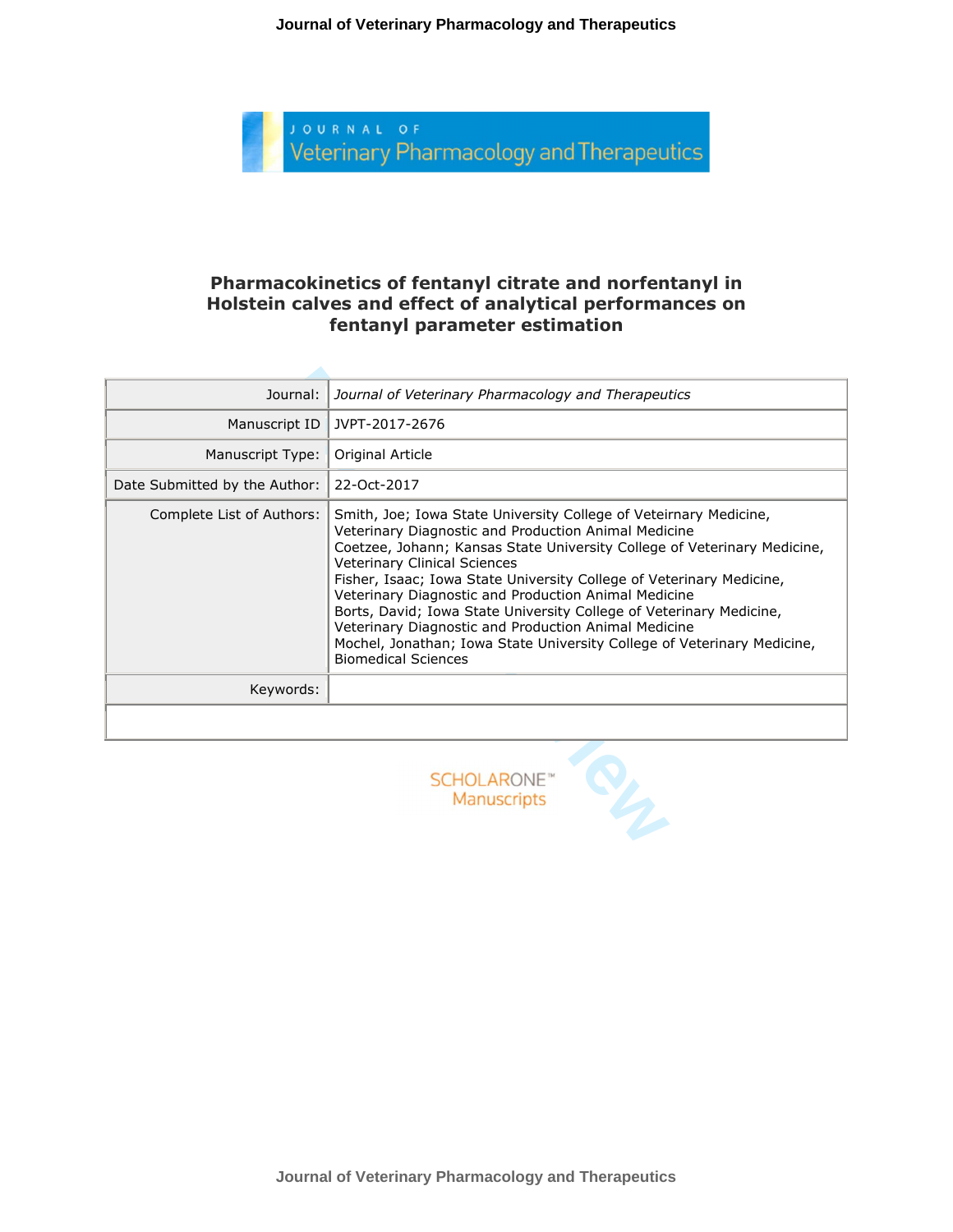$\mathbf{1}$ 

# **Pharmacokinetics of fentanyl citrate and norfentanyl in Holstein calves and effect of analytical performances on fentanyl parameter estimation**

J. S. Smith<sup>1</sup>, J. F. Coetzee<sup>2</sup>, I. W. G. Fisher<sup>1</sup>, D. J. Borts<sup>1</sup> and J. P. Mochel<sup>1</sup>. <sup>1</sup>, J. F. Coetzee<sup>2</sup>, I. W. G. Fisher<sup>1</sup>, D. J. Borts<sup>1</sup> and J. P. Mochel<sup>1</sup>.

### Affiliations

**For Per Review** Corresponding author (J.S. Smith, jss303@iastate.edu, 515-294-1500)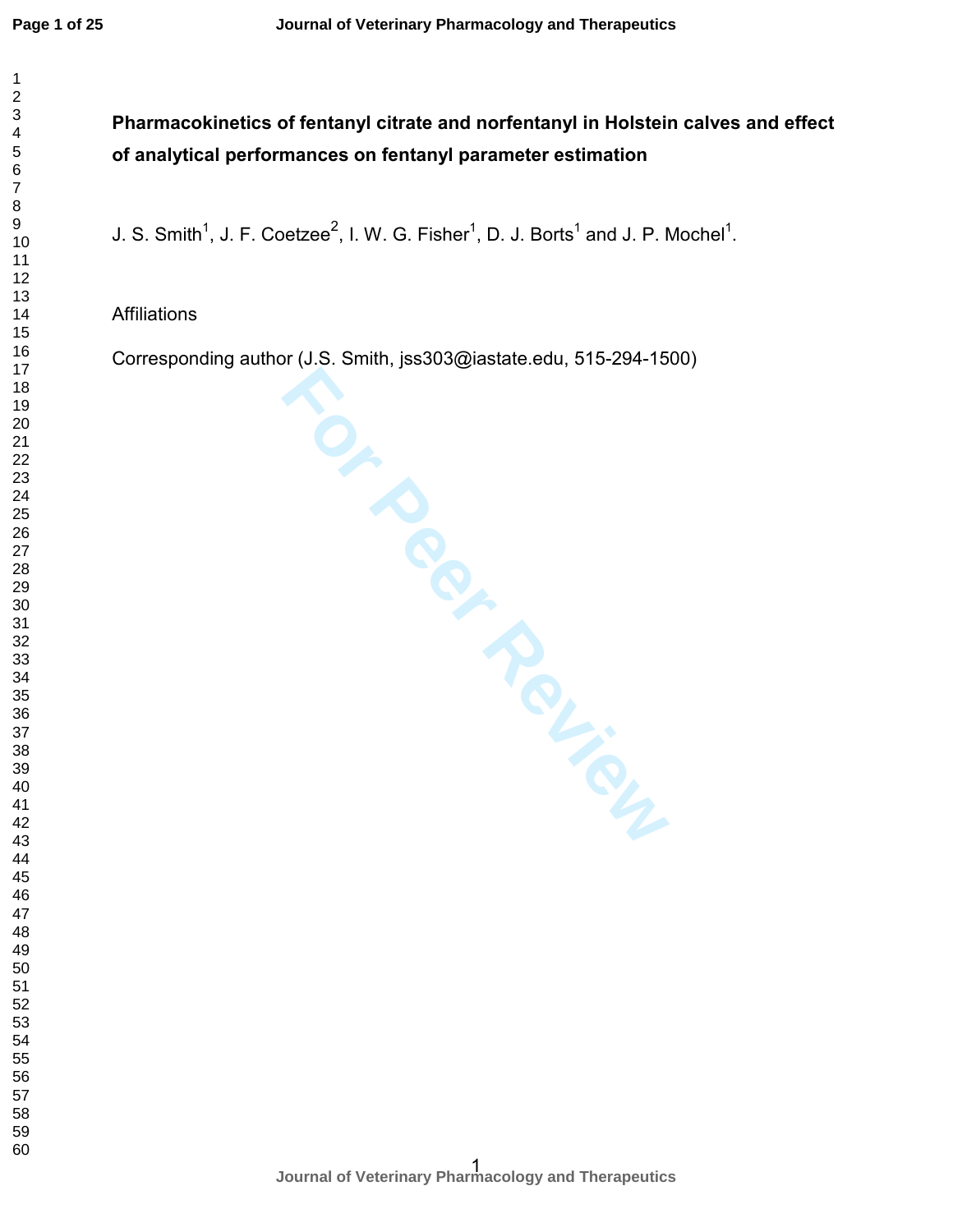### **Abstract**

This study describes the pharmacokinetics of intravenously administered (IV) fentanyl citrate, and its primary metabolite norfentanyl in Holstein calves.

Eight calves (58.6 +/- 2.2 kg), aged 3-4 weeks, were administered fentanyl citrate at a single dose of 5.0 µg/kg IV. Blood samples were collected from 0 to 24 hours. Plasma (nor)fentanyl concentrations were determined using liquid chromatography with mass spectrometry and a lower limit of quantification (LLOQ) of 0.03 ng/mL. The noncompartmental pharmacokinetic analysis was then repeated with a hypothetical LLOQ value of 0.05 ng/mL.

Terminal elimination half-life was estimated at 12.7 and 3.6 hours for fentanyl and norfentanyl, respectively. For fentanyl, systemic clearance was estimated at 2.0 L/hr/kg, volume of distribution at steady state was 24.8 L/kg, and extraction ratio was 0.42. At a hypothetical LLOQ of 0.05 ng/mL fentanyl half-life, volume of distribution at steady state, and clearance were respectively of 3.0 hr, 8.8 L/kg, and 3.4 L/kg/hr.

For an experiment of quantization (LLC) of the engines.<br> **For Peer Review Common Section Andally Section** that<br> **For For Fentanyl**, systemic clearance was estimed<br> **For Pentanyl, systemic clearance was estimed of 0.05 ng/m** Fentanyl citrate administered IV at 5.0 µg/kg can reach levels associated with analgesia in other species. Pharmacokinetic parameters should be interpreted with respect to LLOQ, as lower limits can influence estimated parameters, such as elimination half-life or systemic clearance and have significant impact on dosing regimen selection in clinical practice.

Key words.

Fentanyl, Cattle, Calves, Norfentanyl

 $\mathbf{1}$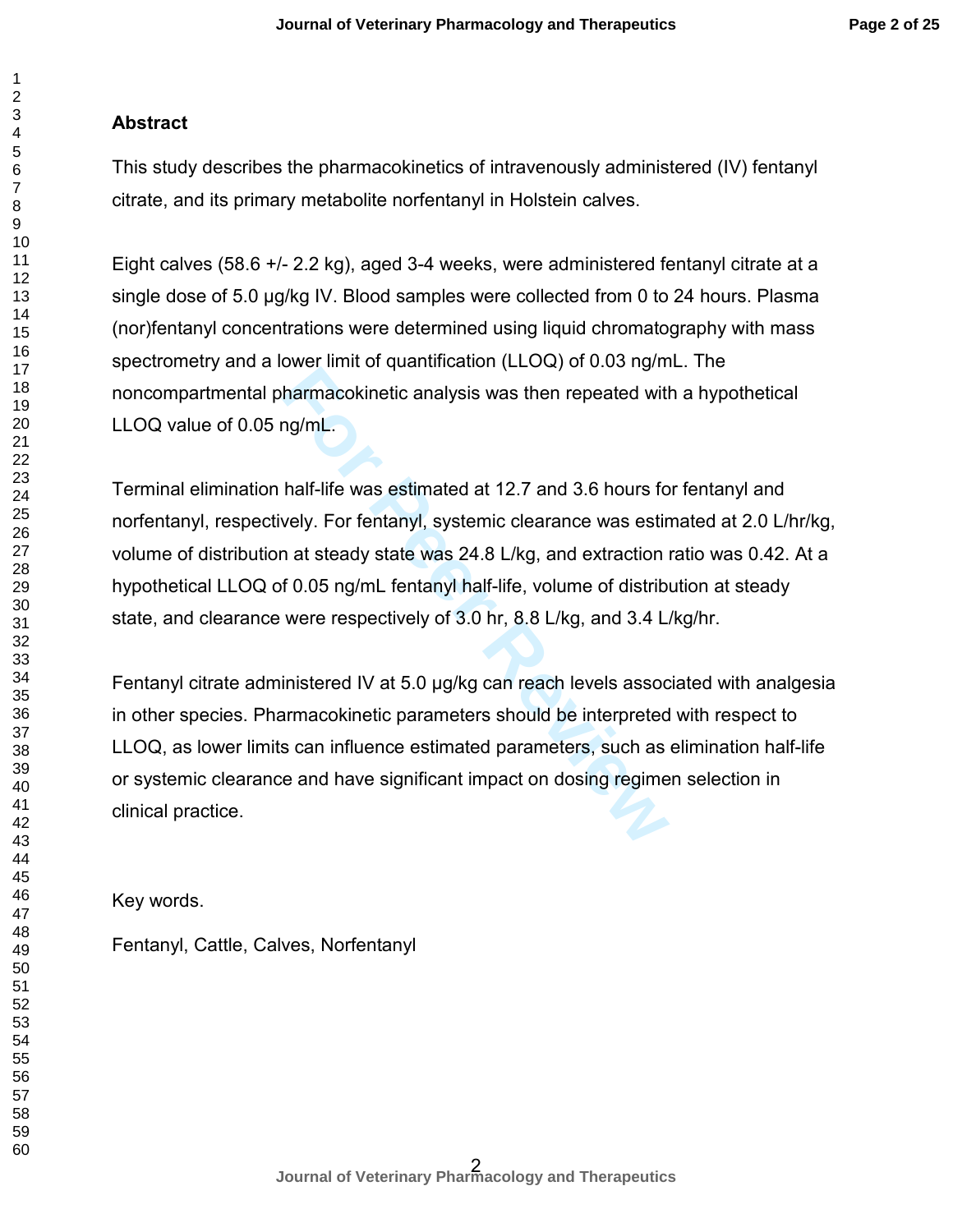**Page 3 of 25**

#### $\overline{2}$

# **Introduction**

Analgesia for cattle during production, surgical, and medical procedures is an important tool for promoting animal welfare. While cattle are commonly subjected to potentially painful production procedures and non-routine surgical procedures, practitioners have limited options in terms of pain management as in the US there are currently no drugs labelled for analgesia in cattle.

Iry species. Morphine and butorphanol are opiointy used as an intravenous (IV) bolus in cattle. M<br>gonist that is used for the treatment of pain in a<br>Butorphanol has also been described for use in i<br>iial opioid agonist with The synthetic mu receptor opioid agonist fentanyl is commonly used to provide analgesia in veterinary species. Morphine and butorphanol are opioid analgesics that currently are currently used as an intravenous (IV) bolus in cattle. Morphine, is a primary mu opioid agonist that is used for the treatment of pain in a wide variety of veterinary species. Butorphanol has also been described for use in many veterinary species and is a partial opioid agonist with activity as an agonist for the kappa receptor and weak mu receptor antagonist activity. Butorphanol is thought to have an analgesic value of approximately four to seven times that of morphine.

With a potency that is approximately 100 times more than morphine, and a rapid onset, fentanyl is an ideal clinical analgesic in veterinary medicine. Fentanyl is primarily metabolized by cytochrome P450 3A enzymes to norfentanyl(Clavijo, Thomas et al., 2011). There are several additional minor pathways it the metabolism of fentanyl, primarily amide hydrolysis to despropionyl fentanyl as well as alkyl hydroxylation to hydroxyfentanyl.

Among large animal species, the pharmacokinetics (PK) of IV fentanyl has been described in sheep(Ahern, Soma et al., 2010), goats(Carroll, Hooper et al., 1999), alpacas(Lovasz, Aarnes et al., 2017), and horses(Maxwell, Thomasy et al., 2003). In small animals, the IV pharmacokinetics of fentanyl has also been described. Adverse reactions to fentanyl include an increase in locomotor activity in horses (Kamerling, DeQuick et al., 1985), and respiratory depression when too high systemic concentrations are reached (30 ng/mL) in dogs (Arndt, Mikat et al., 1984). Pharmacokinetics of fentanyl metabolites, while readily available in human medical studies, are limited in veterinary medicine. Currently limited to studies reporting norfentanyl concentrations in chickens(Delaski, Gehring et al., 2017), and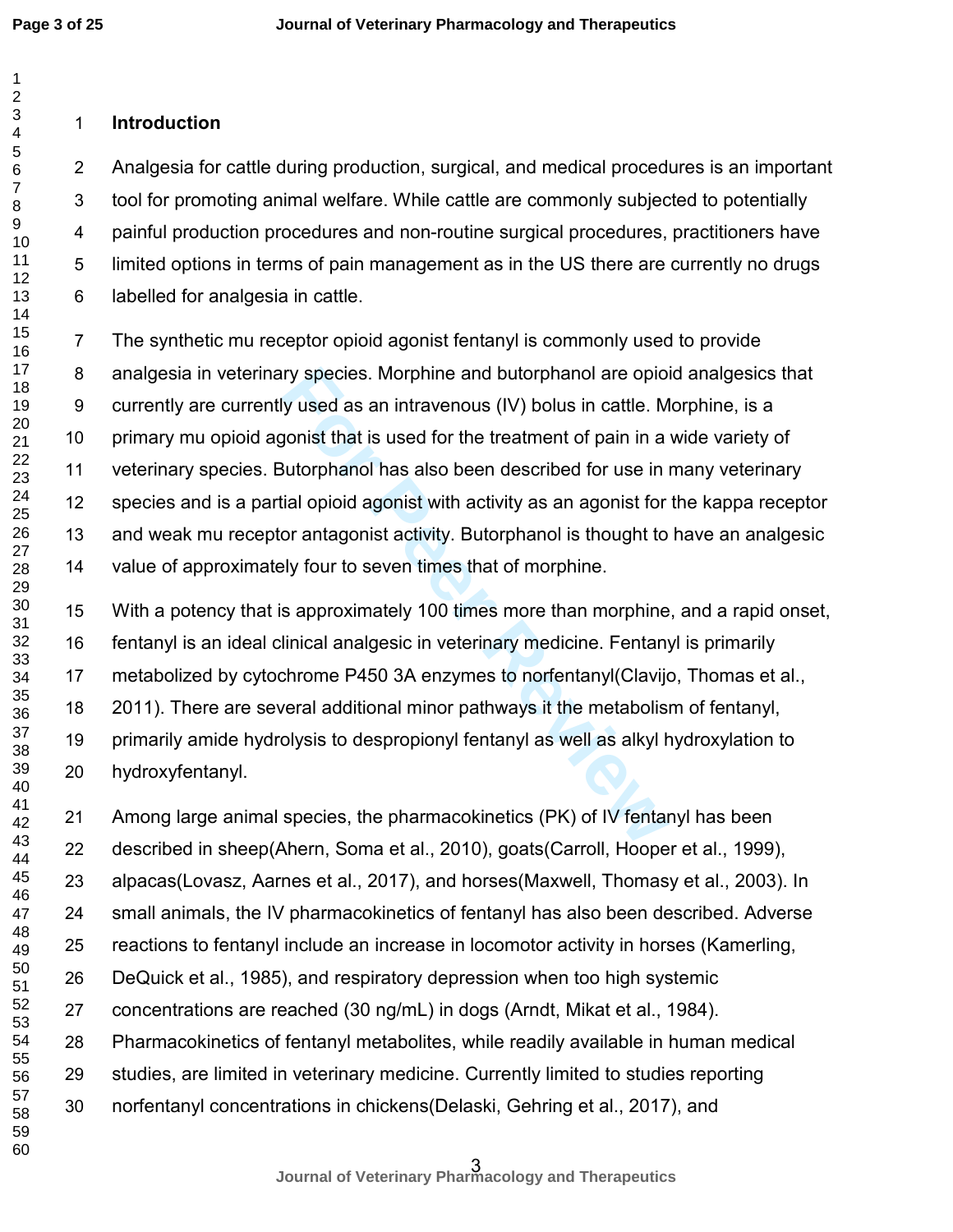primates(Koch, Isaza et al., 2004), as well as not detecting measurable quantities of norfentanyl in dogs(Lin, Wang et al., 1981).

While practitioners routinely utilize analgesic drugs in a legal extra-label manner, there are few reports of the pharmacokinetics of fentanyl in ruminant species, and no reports of the use of this analgesic therapy in cattle. Due to the increased analgesic activity of fentanyl compared to morphine and butorphanol it may have clinical uses for bovine analgesia during surgical procedures.

The aim of this study was to describe the pharmacokinetics of fentanyl citrate and its primary metabolite norfentanyl when administered as an IV bolus in calves, as well as to report any adverse reactions. A secondary goal of this study was to examine the impact of the bioanalytical quantification limit of fentanyl with respect to pharmacokinetic parameter estimation.

 $\mathbf 1$  $\overline{2}$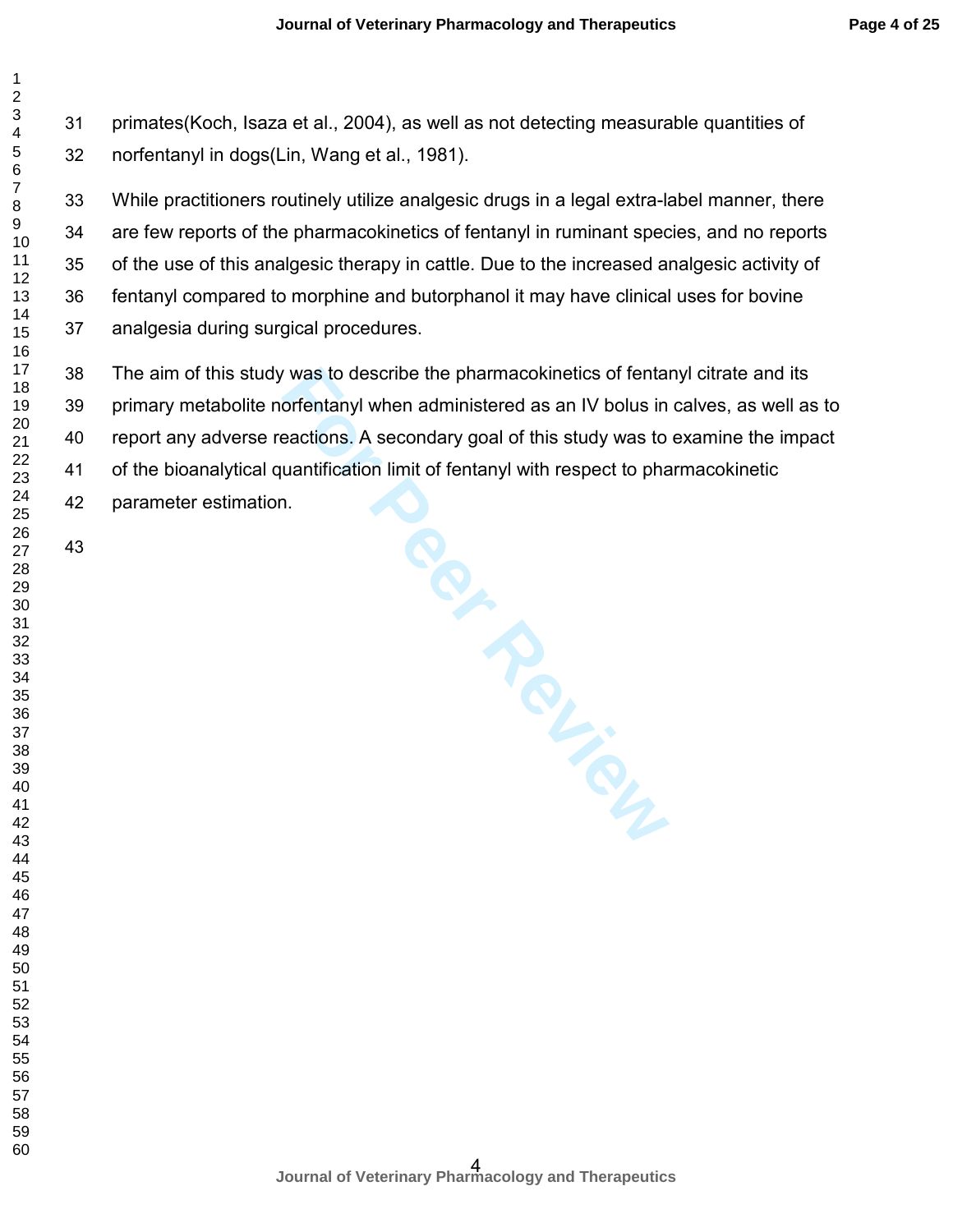$\mathbf{1}$ 

#### **Materials and Methods**

#### Experimental Animals

For brighth, and the study took place in the same ind<br>
Simular were housed in a climate-controlled calf raisin<br>
Jor handling schedule was made for this study.<br>
Lalves were trained to be restrained by a hand<br>
He poll. Crite This study was completed at the Iowa State University Dairy Farm. Eight female Holstein calves were enrolled in the study. The age of these calves ranged from 23 to 30 days, weighed 58.6 +/- 2.2 kg, and were procured from a single source farm. Approval for the study was secured from the Institution Animal Care and Use Committee (Log # 7-16-8318-B) at Iowa State University. The calves were housed in individual pens since birth, and the study took place in the same individual pens for each calf. The calves were housed in a climate-controlled calf raising facility, and no alterations to feeding or handling schedule was made for this study. During the pre-study time period, all calves were trained to be restrained by a hand placed under the mandible and behind the poll. Criteria for enrollment in this study included a physical assessment by a veterinarian that yielded vital signs within the normal limits for a bovine calf, no previous history of medical illness as well as no history of a previously administered medication. Prior to and during the study all calves were fed a diet that wither met or exceeded the NRC requirements for maintenance and growth of bovine calves.

Twenty hours prior to initiation of the study the calves were restrained and 2 IV jugular catheters were aseptically placed. The skin was aseptically prepared utilizing 4 alternating scrubs of chlorhexidine surgical scrub and 70% isopropyl alcohol. Prior to catheter placement the skin at the catheter site was infiltrated with 2% lidocaine. The calf was restrained by study personnel and a 14-gauge catheter was placed in each jugular vein. An injection port was placed and the catheters were sutured to the skin and wrapped for security.

## Experimental Design and Sample Collection

Calves were administered a single 5.0 µg/kg IV bolus of fentanyl citrate (Fentanyl

Citrate, Hospira Inc, Lake Forrest, Il) via a catheter inserted in the left jugular vein.

Blood collection was achieved through a catheter in the right jugular vein at 2, 5, 10, 30,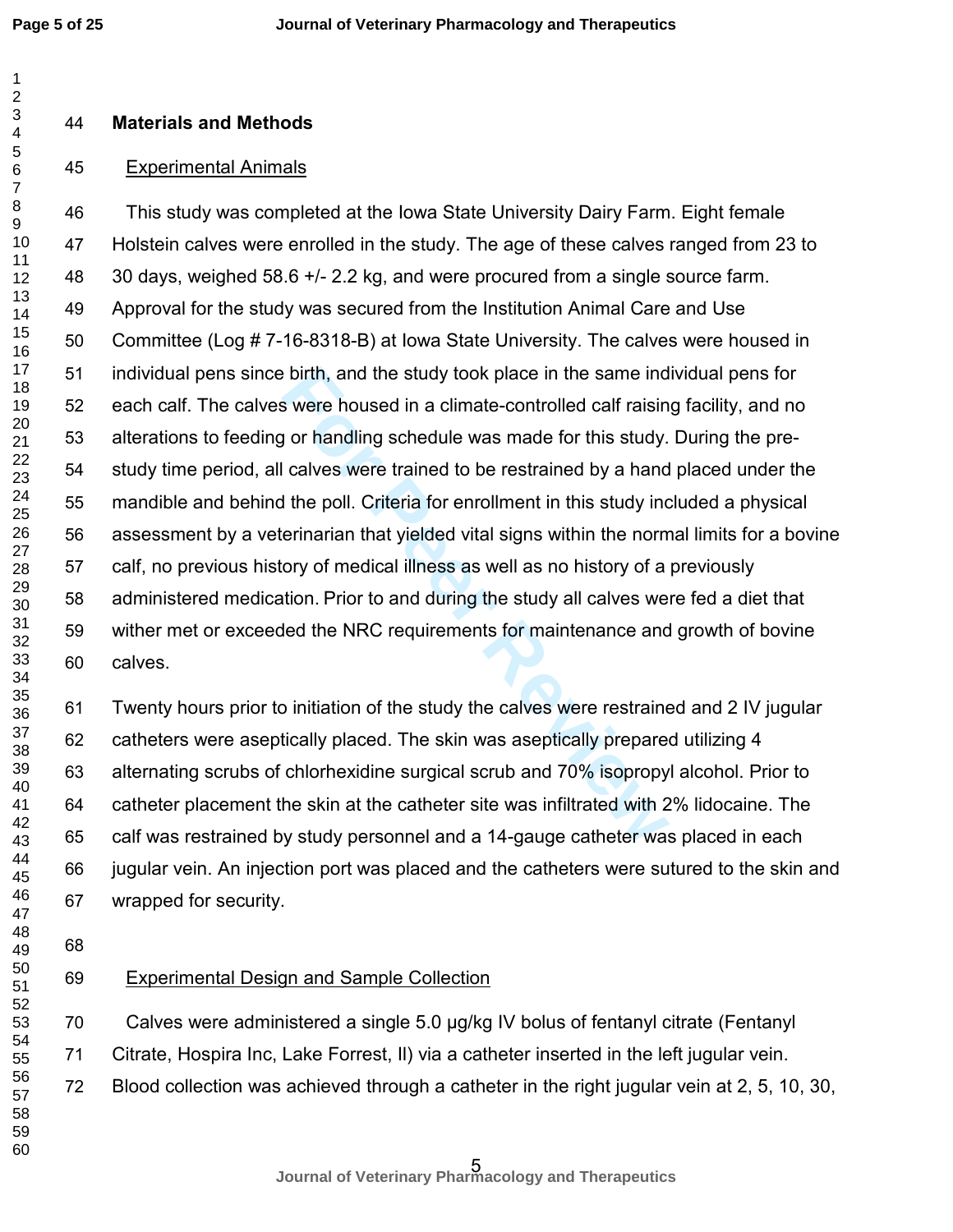45, and 60 minutes, and 1.5, 2, 2.5, 3, 4, 6, 10, 16, and 24 hours after administration. Starting at the 2-hour sampling time point, heart and respiratory rates were measured at each sampling timepoint up to 24 hours.

At each sampling timepoint blood was collected from the catheter using a 12-mL syringe and placed into sodium heparin tubes (BD Vacutainer, Franklin Lakes, NJ). The samples were then centrifuged at 1500 G for 10 minutes. The plasma was pipetted off and transferred to cryovials which were then stored at -80 C until analysis.

#### Sample Analysis

ions of fentanyl, and its metabolite norfentanyl in the univery-mass spectrometry (LC-MS) after precipitation<br>Ilasma samples were thawed and vortexed, and<br>a vial with 800uL of internal standard, fentanyl-<br>I added. Samples Plasma concentrations of fentanyl, and its metabolite norfentanyl were determined by liquid chromatography-mass spectrometry (LC-MS) after precipitation of proteins by acetonitrile. Briefly, plasma samples were thawed and vortexed, and 200uL aliquots were transferred into a vial with 800uL of internal standard, fentanyl-D5, in acetonitrile with 0.1% formic acid added. Samples were vortexed and then centrifuged at 7500 rpm for 20 minutes. The supernatant was then transferred and the samples were dried down, then reconstituted in 125uL of 25% acetonitrile in water, vortexed and transferred into an autosampler vial (with glass insert) and then centrifuged for 20 minutes at 2400 rpm and analyzed via LC-MS/MS. The LC-MS system consisted of an Agilent 1100 HPLC (Agilent Technologies, Santa Clara, CA, USA) coupled to a Thermo LTQ ion trap mass spectrometer (Thermo Scientific, San Jose, CA, USA). The lower limit of quantification (LLOQ) for fentanyl and its metabolite was 0.03 ng/mL for this assay.

#### Pharmacokinetic Analysis

Pharmacokinetic analysis of total fentanyl and norfentanyl plasma concentrations was completed using a statistical moment (i.e. non-compartmental) approach in commercial software (Phoenix WinNonlin 7.0, Certara, Princeton, NJ, USA). Time versus concentration figures for fentanyl and norfentanyl were produced via a commercial program (GraphPad Prism 7, GraphPad Software, Inc, La Jolla, CA, USA).

Standard PK parameters were generated for individual calves, as follows: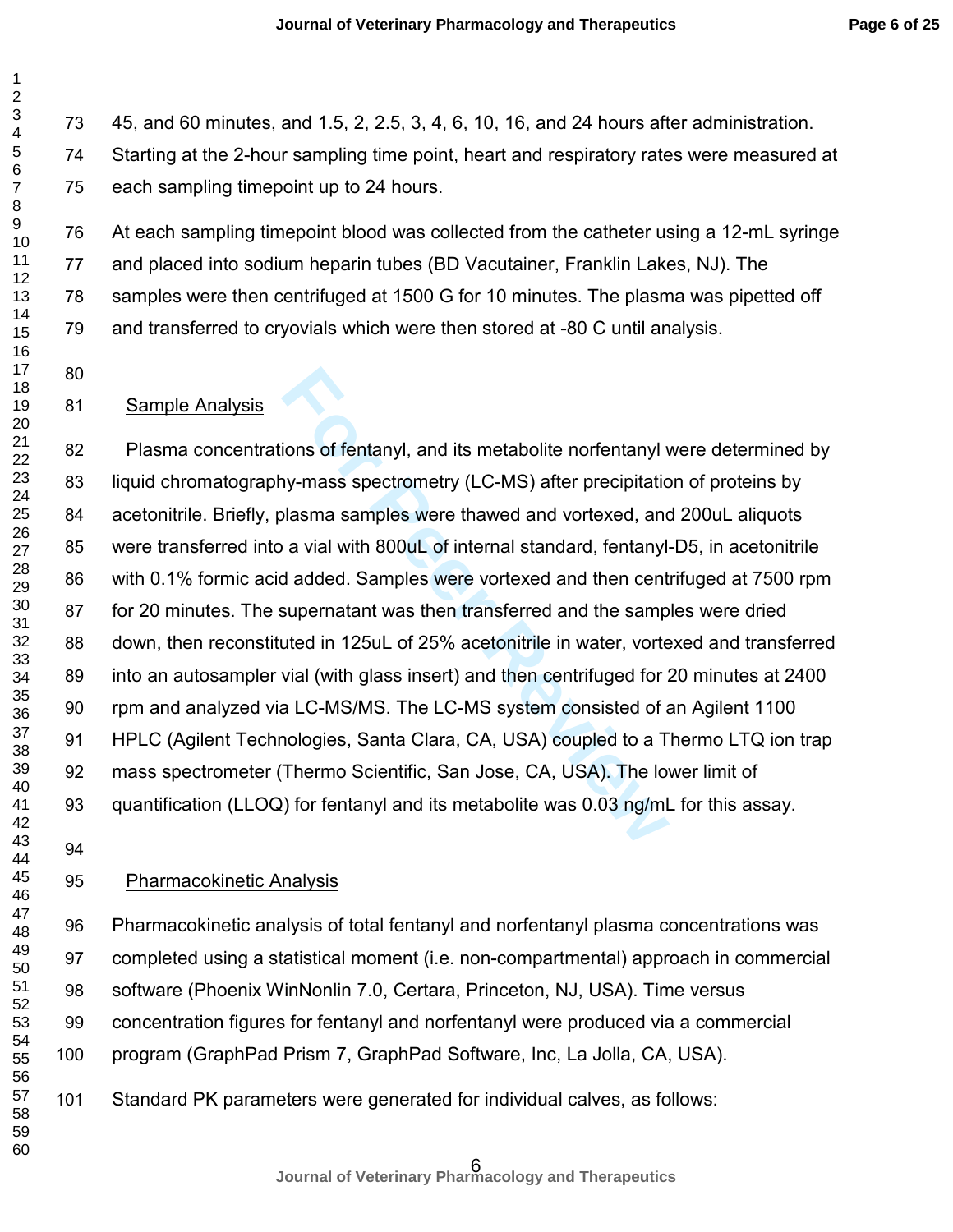| $\mathbf{1}$<br>$\sqrt{2}$            |            |                                                                                                                                                                        |  |  |  |  |  |
|---------------------------------------|------------|------------------------------------------------------------------------------------------------------------------------------------------------------------------------|--|--|--|--|--|
| $\ensuremath{\mathsf{3}}$             | 102        | Maximum (nor)fentanyl concentration, $C_0$ (fentanyl) or $C_{\text{max}}$ (norfentanyl);<br>$\circ$                                                                    |  |  |  |  |  |
| $\overline{\mathbf{4}}$<br>$\sqrt{5}$ | 103        | Time of maximum norfentanyl concentration, $T_{\text{max}}$ ;<br>$\circ$                                                                                               |  |  |  |  |  |
| $\,6$                                 | 104        | Area under (nor)fentanyl concentration-time curve, AUC <sub>last</sub> and AUC <sub>inf</sub> ;<br>$\circ$                                                             |  |  |  |  |  |
| $\overline{7}$<br>8                   | 105        | Area under the moment curve, AUMCinf;<br>$\circ$                                                                                                                       |  |  |  |  |  |
| 9                                     | 106        | (Nor)fentanyl mean residence time,<br>$\circ$                                                                                                                          |  |  |  |  |  |
| 10<br>11                              | 107        | $MRT = AUMCinf / AUCinf$ ;                                                                                                                                             |  |  |  |  |  |
| 12                                    | 108<br>109 | Slope of the elimination phase $\lambda_z$ , computed by linear regression of the<br>$\circ$<br>logarithmic concentration vs. time curve during the elimination phase; |  |  |  |  |  |
| 13<br>14                              | 110        | (Nor)fentanyl terminal half-life,<br>$\circ$                                                                                                                           |  |  |  |  |  |
| 15                                    | 111        | $T_{1/2}$ (λz) = ln (2)/λz;                                                                                                                                            |  |  |  |  |  |
| 16<br>17                              | 112        | Fentanyl systemic clearance, CL = Dose/AUC inf;<br>$\circ$                                                                                                             |  |  |  |  |  |
| 18                                    | 113        | Volume of distribution of fentanyl during the elimination phase,<br>$\circ$                                                                                            |  |  |  |  |  |
| 19<br>20                              | 114<br>115 | Varea = $Dose/(AUCinf x \lambda z)$ ;                                                                                                                                  |  |  |  |  |  |
| 21                                    | 116        | Volume of distribution of fentanyl at steady-state, $V_{SS}$ = CL x MRT<br>$\circ$                                                                                     |  |  |  |  |  |
| 22<br>23                              |            |                                                                                                                                                                        |  |  |  |  |  |
| 24<br>25                              | 117        | For data analysis, the first value below the LLOQ was inferred to be LLOQ/2, and                                                                                       |  |  |  |  |  |
| 26                                    | 118        | subsequent data points were excluded from the analysis. A linear/log trapezoidal rule                                                                                  |  |  |  |  |  |
| 27<br>28                              | 119        | was used to estimate the area under the (nor)fentanyl time-curves. Summary statistics                                                                                  |  |  |  |  |  |
| 29<br>30                              | 120        | on the individual PK parameters were performed thereafter to derive the geometric                                                                                      |  |  |  |  |  |
| 31<br>32                              | 121        | mean, median and (min-max) range.                                                                                                                                      |  |  |  |  |  |
| 33                                    | 122        |                                                                                                                                                                        |  |  |  |  |  |
| 34<br>35                              |            |                                                                                                                                                                        |  |  |  |  |  |
| 36                                    | 123        | For fentanyl, the extraction ratio ( $E_{body}$ ) was calculated as reported by Toutain et                                                                             |  |  |  |  |  |
| 37<br>38                              | 124        | al(Toutain & Bousquet-Melou, 2004), with:                                                                                                                              |  |  |  |  |  |
| 39<br>40<br>41                        | 125        | $E_{Body}$ = Systemic clearance / Cardiac output<br>[Equation 1]                                                                                                       |  |  |  |  |  |
| 42<br>43                              | 126        | First calculated for each individual calf, and then combined for a mean value. With the                                                                                |  |  |  |  |  |
| 44<br>45                              | 127        | calf cardiac output calculated as follows:                                                                                                                             |  |  |  |  |  |
| 46<br>47                              | 128        | Cardiac output = $180 \times BW(\text{kg})^{-0.19}$<br>[Equation 2]                                                                                                    |  |  |  |  |  |
| 48<br>49                              | 129        |                                                                                                                                                                        |  |  |  |  |  |
| 50                                    | 130        | In a second step and using the same raw source data, an hypothetical analytical LLOQ                                                                                   |  |  |  |  |  |
| 51<br>52                              | 131        | of 0.05 ng/mL, as reported in the literature in other species (Lovasz, Aarnes et al., 2017),                                                                           |  |  |  |  |  |
| 53<br>54                              | 132        | was applied and the pharmacokinetic analysis for fentanyl only was repeated using the                                                                                  |  |  |  |  |  |
| 55<br>56<br>57<br>58<br>59<br>60      | 133        | same workflow as described above.                                                                                                                                      |  |  |  |  |  |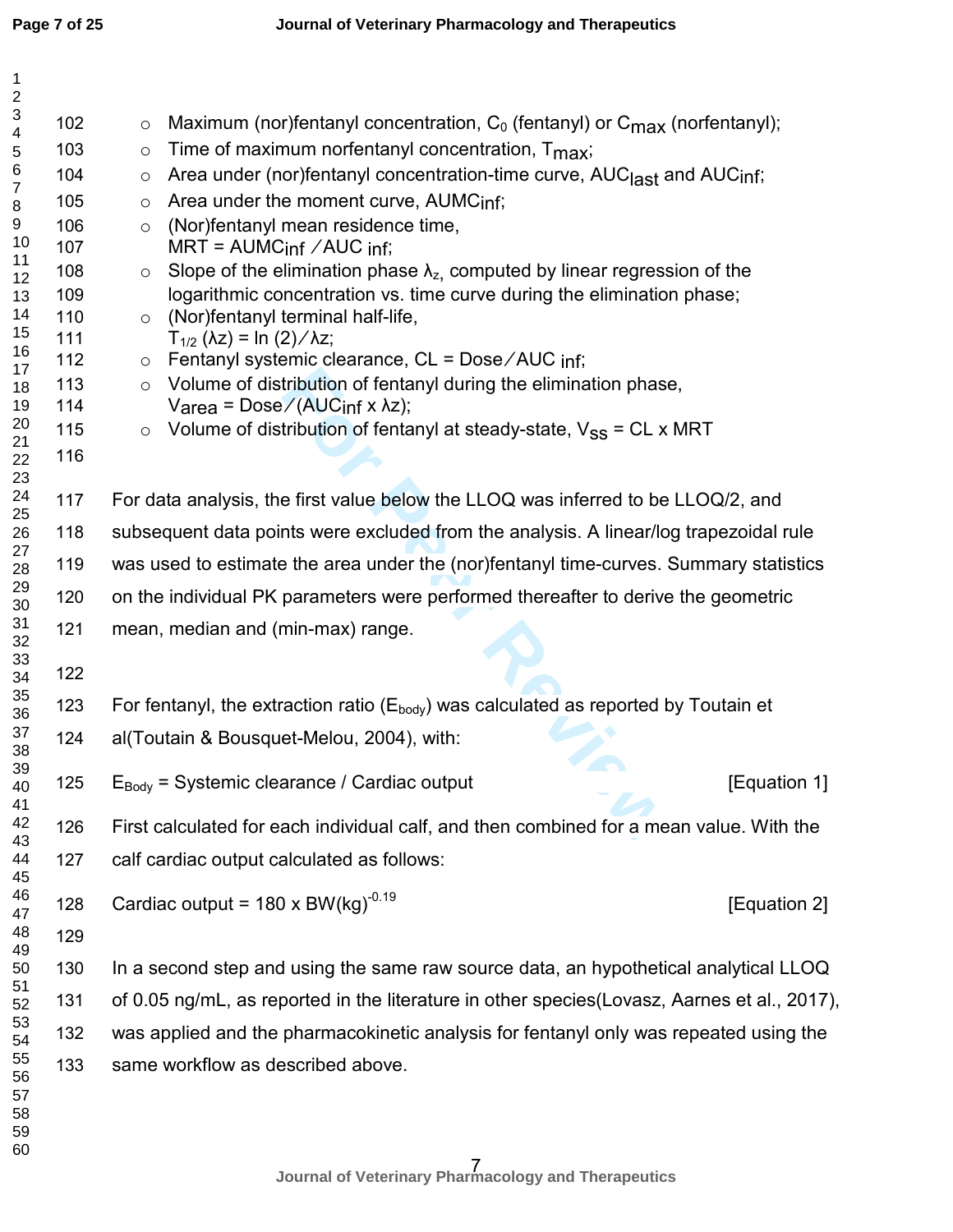$\mathbf 1$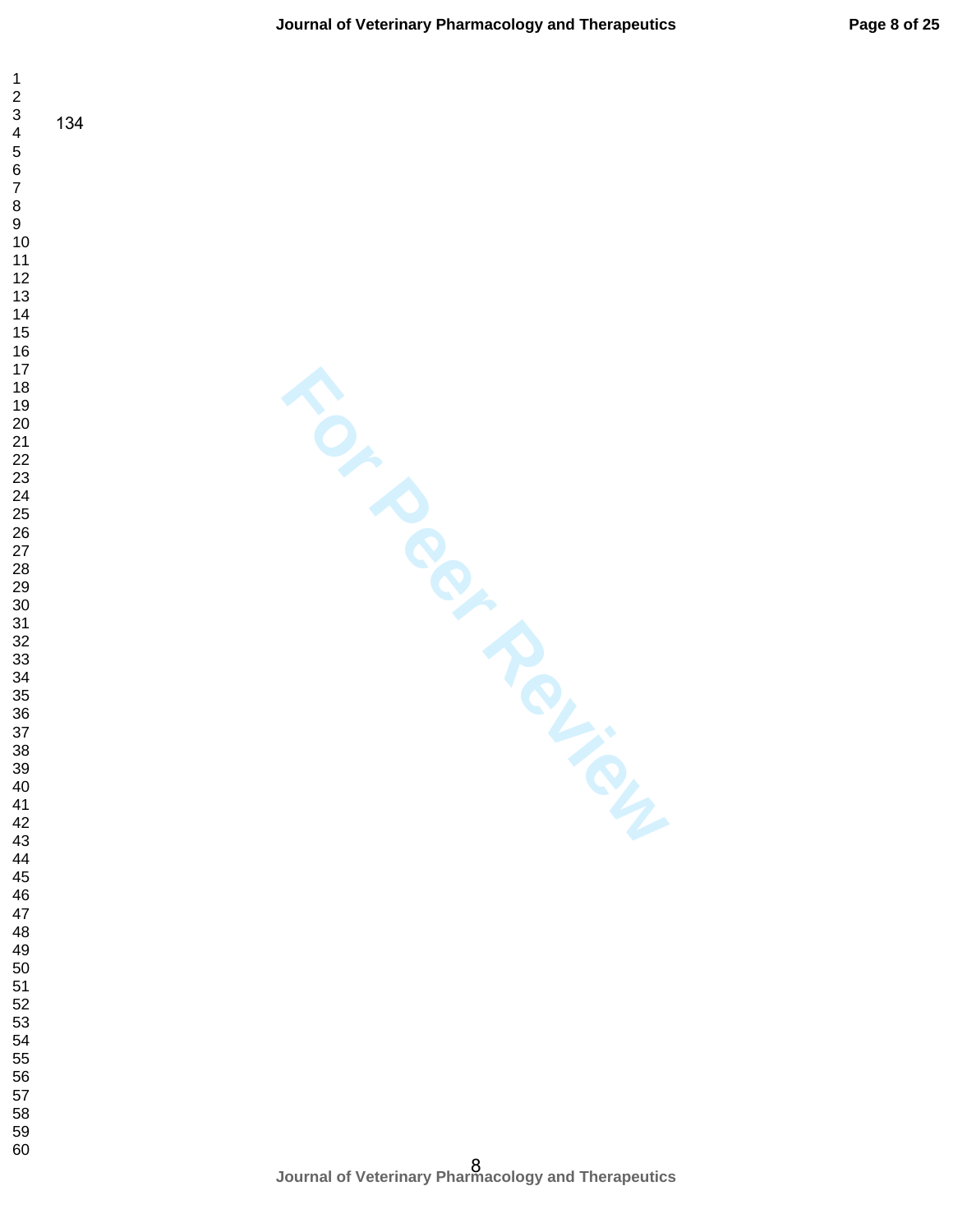| 1<br>2                   |     |                                                                                                        |
|--------------------------|-----|--------------------------------------------------------------------------------------------------------|
| 3<br>4                   | 135 | <b>Results</b>                                                                                         |
| 5<br>6<br>$\overline{7}$ | 136 | <b>Animal Health</b>                                                                                   |
| 8<br>9                   | 137 | At enrollment, all study subjects were assessed to be healthy and to have parameters                   |
| 10<br>11                 | 138 | within the normal limits for calves of their respective ages. The injections were well                 |
| 12                       | 139 | tolerated by all calves, with no adverse effects noted throughout the entire study period.             |
| 13<br>14                 | 140 | For heart rate, respiratory rate, and temperature no significant elevation or depression               |
| 15<br>16                 | 141 | from baseline was reported, with the exception of excitement at the timepoints that                    |
| 17<br>18                 | 142 | coincided with the feeding of the calves. Follow up examination 2 weeks and 2 months                   |
| 19                       | 143 | after the study revealed no abnormalities in behavior or physical assessment.                          |
| 20<br>21                 | 144 |                                                                                                        |
| 22<br>23                 | 145 | Pharmacokinetics of fentanyl and its metabolites using a LLOQ of 0.03 ng/mL                            |
| 24<br>25                 |     |                                                                                                        |
| 26<br>27                 | 146 | No calf had detectable fentanyl or metabolites in plasma at time zero. The individual                  |
| 28                       | 147 | time-course of fentanyl and norfentanyl total concentrations in plasma can be found in                 |
| 29<br>30                 | 148 | Figures 1 and 2, respectively. Geometric mean and standard deviations disposition                      |
| 31<br>32                 | 149 | profiles are presented in Figures 3 and 4 for fentanyl and norfentanyl, respectively.                  |
| 33<br>34                 | 150 | Among individuals there appears to be limited variation of time versus concentration                   |
| 35                       | 151 | data for fentanyl as opposed to norfentanyl. For the LLOQ of 0.03 ng/mL 4.2% (5/120)                   |
| 36<br>37                 | 152 | of the post administration data points had values below the LLOQ. For the theoretical                  |
| 38<br>39                 | 153 | LLOQ of 0.05 ng/mL 21.7% (26/120) of the post administration data points had values                    |
| 40<br>41                 | 154 | below the LLOQ.                                                                                        |
| 42<br>43                 | 155 | Table 1 summarizes the pharmacokinetic parameters for fentanyl and norfentanyl when                    |
| 44                       | 156 | administered IV. For fentanyl, the systemic clearance was almost 2 L/kg/hr. The                        |
| 45<br>46                 | 157 | average extraction ratio was calculated to be $0.41 \pm 0.10$ . The AUC% extrapolation was             |
| 47<br>48                 | 158 | estimated to be inferior to 20% (15.4%), while the steady-state volume of distribution                 |
| 49<br>50                 | 159 | (Vss) was 24.8 L/kg. The elimination half-life $T_{1/2}$ ( $\lambda$ z) was estimated at approximately |
| 51<br>52                 | 160 | 12 hours.                                                                                              |
| 53<br>54                 | 161 | For norfentanyl the AUC% extrapolation was estimated to be inferior to 20% (7.2%).                     |
| 55<br>56                 | 162 | $C_{MAX}$ and $T_{MAX}$ of norfentanyl were 0.3 ng/mL, and 1.1 hr respectively. The elimination        |
| 57<br>58<br>59<br>60     | 163 | half-life $T_{1/2}$ $\lambda$ z was estimated at 12.7 hours.                                           |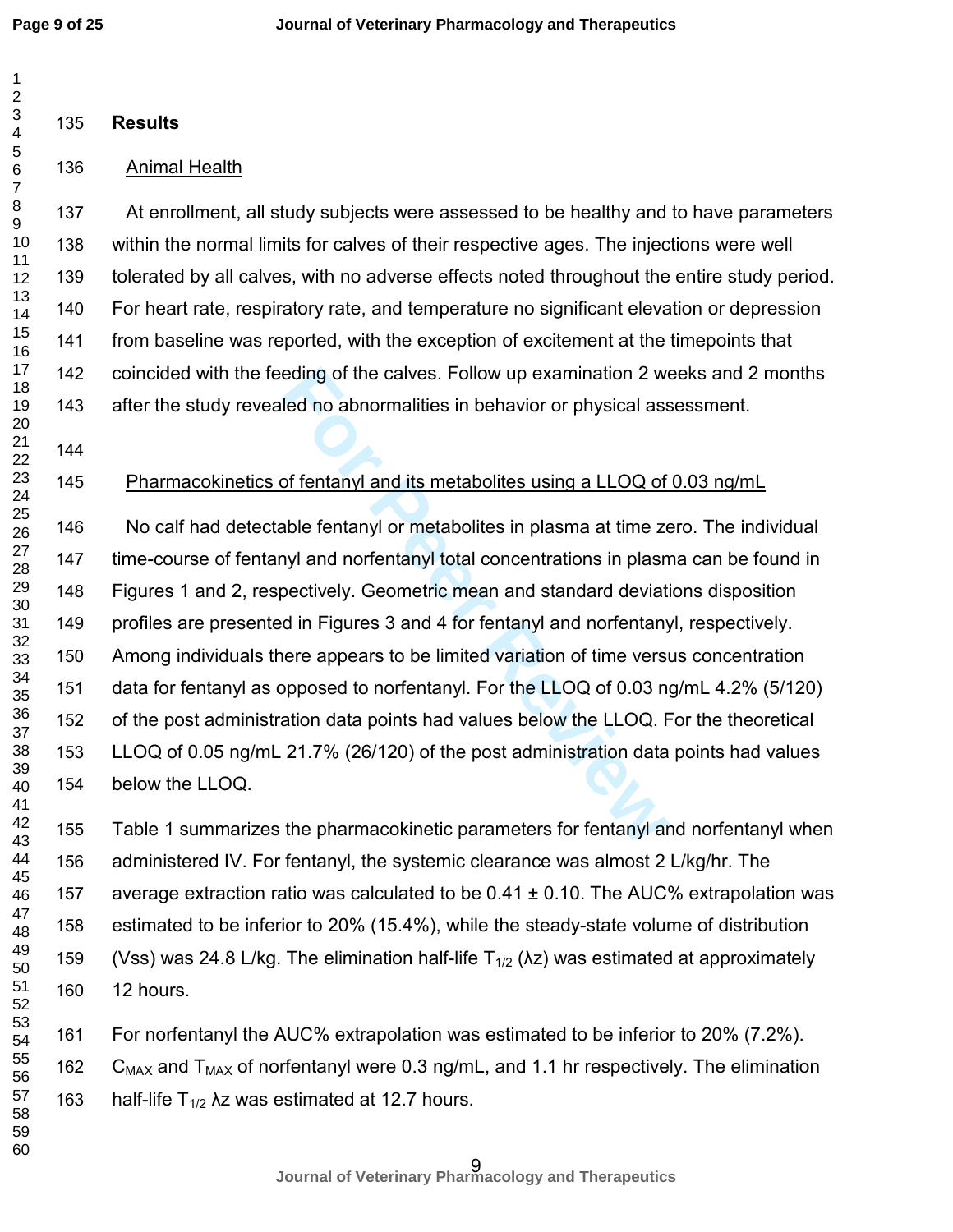| $\mathbf{1}$<br>$\boldsymbol{2}$                     |     |                                                                                          |
|------------------------------------------------------|-----|------------------------------------------------------------------------------------------|
| $\ensuremath{\mathsf{3}}$<br>$\overline{\mathbf{4}}$ | 164 |                                                                                          |
| 5<br>$\,6$                                           | 165 |                                                                                          |
| $\overline{7}$<br>8                                  | 166 |                                                                                          |
| $\boldsymbol{9}$                                     |     |                                                                                          |
| 10<br>11                                             | 167 | Pharmacokinetics of fentanyl and its metabolites using a LLOQ of 0.05 ng/mL              |
| 12<br>13                                             | 168 | A comparison of the fentanyl estimated PK parameters with a LLOQ of 0.03 vs. 0.05        |
| 14<br>15                                             | 169 | ng/mL is provided in Table 2. Despite this relatively small difference in analytical     |
| 16<br>17                                             | 170 | sensitivity (0.02 ng/mL), a noted lack of agreement among parameters was observed.       |
| 18                                                   | 171 | Compared to the quantification limit of 0.03 ng/mL, the clearance of fentanyl was        |
| 19<br>20                                             | 172 | markedly increased (164 % increased) when a hypothetical quantification limit of 0.05    |
| 21<br>22                                             | 173 | ng/mL was utilized on the study data. In contrast, the estimated volume of distribution  |
| 23<br>24                                             | 174 | markedly decreased (by 68%), and the elimination half-life was 12 hr shorter as          |
| 25                                                   | 175 | compared with the 0.03 ng/mL LLOQ threshold. Interestingly, with the higher              |
| 26<br>27                                             | 176 | quantification limit, the estimated elimination half-life was closer in value to what is |
| 28<br>29                                             | 177 | reported in the literature for other ruminant species, with a LLOQ ranging from 0.01     |
| 30<br>31                                             | 178 | (sheep) to 0.1 (goat) ng/mL (Table 3).                                                   |
| 32                                                   | 179 |                                                                                          |
| 33<br>34                                             |     |                                                                                          |
| 35<br>36                                             |     | TOL                                                                                      |
| 37<br>38                                             |     |                                                                                          |
| 39                                                   |     |                                                                                          |
| 40<br>41                                             |     |                                                                                          |
| 42<br>43                                             |     |                                                                                          |
| 44<br>45                                             |     |                                                                                          |
| 46                                                   |     |                                                                                          |
| 47<br>48                                             |     |                                                                                          |
| 49<br>50                                             |     |                                                                                          |
| 51                                                   |     |                                                                                          |
| 52<br>53                                             |     |                                                                                          |
| 54<br>55                                             |     |                                                                                          |
| 56<br>57                                             |     |                                                                                          |
| 58                                                   |     |                                                                                          |
| 59<br>60                                             |     |                                                                                          |
|                                                      |     | Journal of Veterinary Pharmacology and Therapeutics                                      |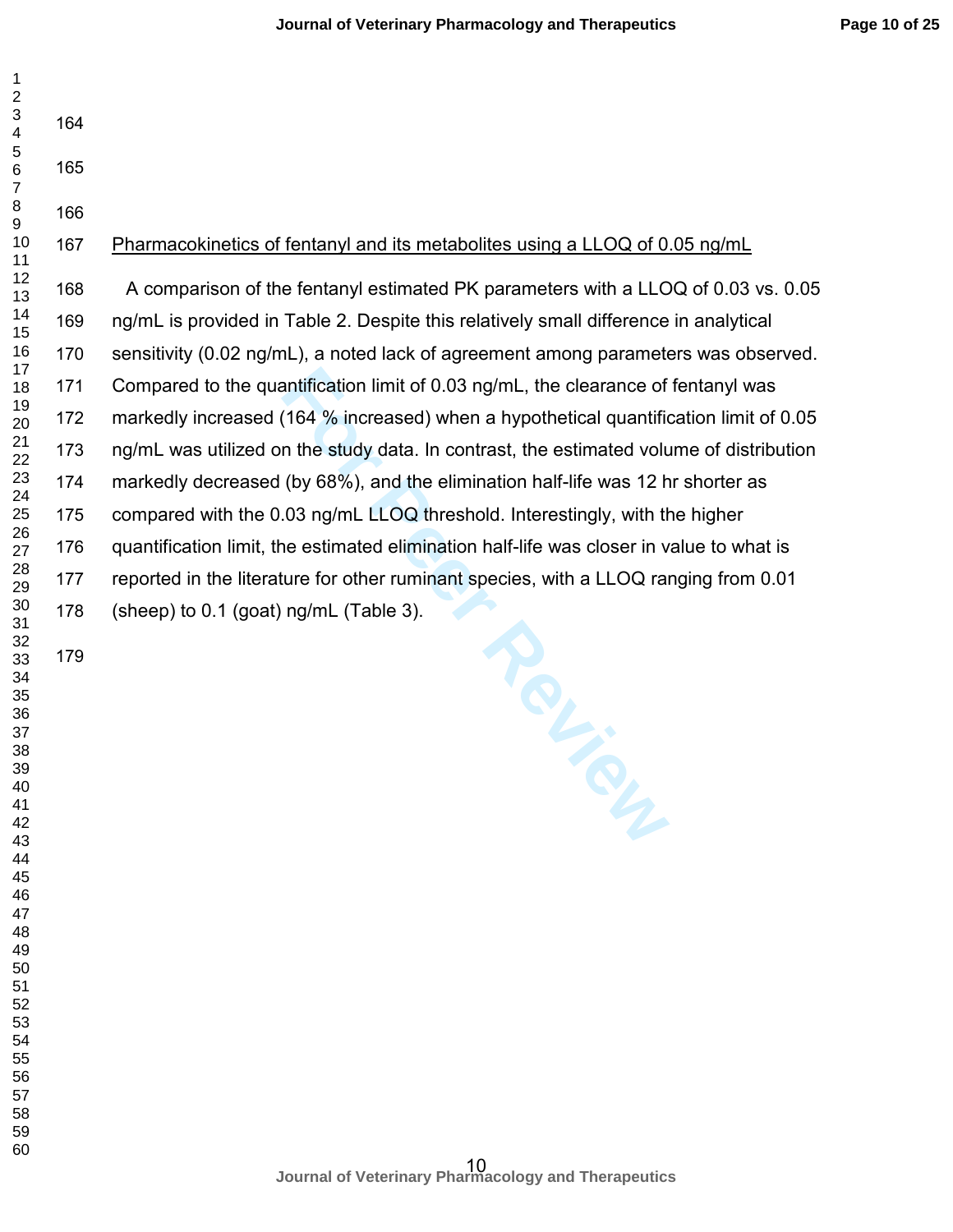### **Discussion**

To the best of our knowledge, this is the first report of the pharmacokinetics of fentanyl in calves. Although the cohort sampling could potentially be a source of bias for this study, it was thought to be minimal as calves had acclimated to the individual pens prior to the study, and the group of individual pens used for the study was from the same block of eight stalls in the temperature, humidity, and ventilation controlled barn. The age and size of the calves utilized for this study was designed to mimic the age of calves presented to the author's hospital for surgical procedures that could potentially benefit from fentanyl analgesia.

analgesia.<br>
there is currently no approved formulation of fe<br>
ractice calves routinely undergo orthopedic and<br>
ant post-operative analgesia. Several concentral<br>
d with analgesia in various veterinary species.<br>
l and 0.6 ng In the United States, there is currently no approved formulation of fentanyl citrate for cattle. However, in practice calves routinely undergo orthopedic and other surgical procedures that warrant post-operative analgesia. Several concentrations of fentanyl have been associated with analgesia in various veterinary species. Plasma fentanyl values of 1.07, 0.95, and 0.6 ng/mL or greater have been associated with analgesia in cats(Robertson, Taylor et al., 2005), dogs(Robinson, Kruse-Elliott et al., 1999) and people(Peng & Sandler, 1999), respectively. In humans, few reports suggest that values as low as 0.2 ng/mL may provide analgesia for individuals that are "opioid naïve" and have not been previously treated with any drugs in the class(Peng & Sandler, 1999). The maximum concentration reported in this study (1.5 ng/mL), would be above what is reported to be an analgesic concentration is other veterinary species, although currently the threshold required for analgesia in calves is unknown.

Other studies have evaluated the pharmacokinetics of intravenously fentanyl in horses(Maxwell, Thomasy et al., 2003), sheep(Ahern, Soma et al., 2010; Christou, Oliver et al., 2015), goats(Carroll, Hooper et al., 1999), and alpacas(Lovasz, Aarnes et al., 2017). The mean maximum concentration of 1.5 ug/L reported in our study was less than described by earlier reports in other large animal species when normalized with the input dose (Table 3). The estimated elimination half-life of fentanyl in calves was apparently longer compared with other large animal species, such as sheep (3.1 hours), goats (1.2 hours) and alpacas (1.2 hours)(Lovasz, Aarnes et al., 2017). This must be interpreted with caution however, as these values are compared to mature animals in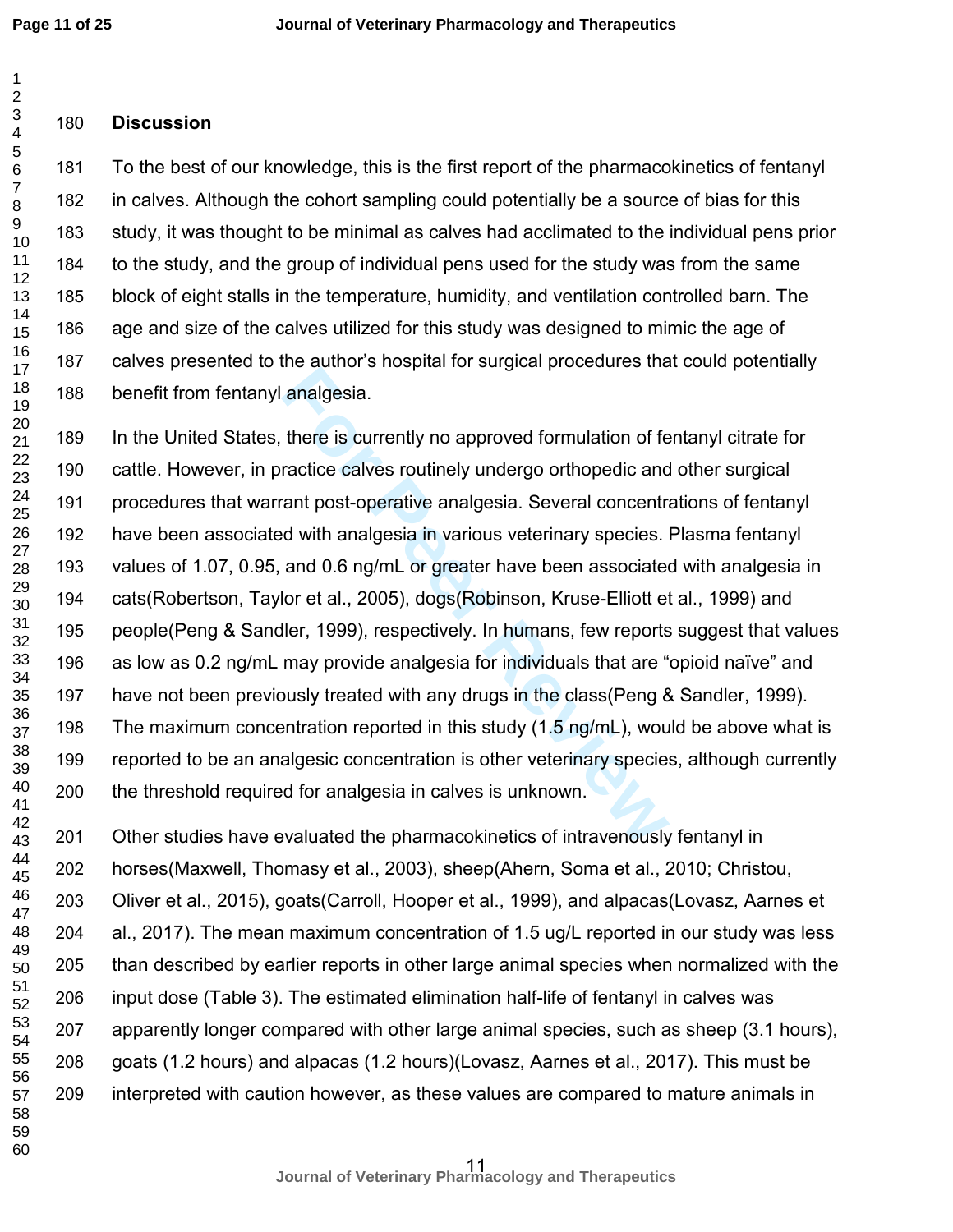First are seminated bumble in the transfer that the transfer died), the value is much lower (3.0 hr vs 14.9 hr) oncile with other species when a higher quantifive wever, the HL in sheep was fairly short (3h) de .01 ng/mL), these previous studies, and drug metabolism can be different between young and older animals of the same species. In lambs aged between 3 and 37 days it has been noted that clearance and volume of distribution increase with age(Gauntlett, Fisher et al., 1988). Fentanyl is extracted by the liver via the cytochrome P450 system, and initial activity of this system is low at birth and increases with age(Gauntlett, Fisher et al., 1988). It is uncertain how adult cattle would metabolize this drug, as there would be potential for variation from calves. It is noteworthy that when the estimated elimination half-life is considered (with a LLOQ of 0.05 ng/mL is applied), the value is much lower (3.0 hr vs 14.9 hr), and this lower value appears to reconcile with other species when a higher quantification limit is applied in calves. However, the HL in sheep was fairly short (3h) despite a very low quantification limit (0.01 ng/mL), therefore, between species differences for fentanyl metabolism are also expected independent of the analytical method. While the different quantification limits create different pharmacokinetic parameter values, these differences are not trivial. For calculating dosing regimens, clearance is the most important pharmacokinetic parameter(Toutain & Bousquet-Melou, 2004). A lower LLOQ can have multiple effects of the pharmacokinetic parameters reported, including clearance. By reducing the number of samples that are below the limit of quantification (BQL), clearance can be overestimated(Hing, Woolfrey et al., 2001). A higher LLOQ would theoretically result in more sample values BQL, and therefore result in a higher clearance. This finding is supported by the higher average clearance reported for the theoretical 0.05 ng/mL LLOQ for these calves than the average clearance reported for the 0.03 ng/mL LLOQ (3371 vs 2061 mL/hr/kg). Similarly, elimination half-life, important in predicting time to steady-state, as well as drug accumulation, would also be affected by a lower LLOQ. The relationship between elimination half-life and clearance is as follows(Greenblatt, 1985) : Elimination half-life = (0.693 x Volume of Distribution) / Clearance. [Equation 3]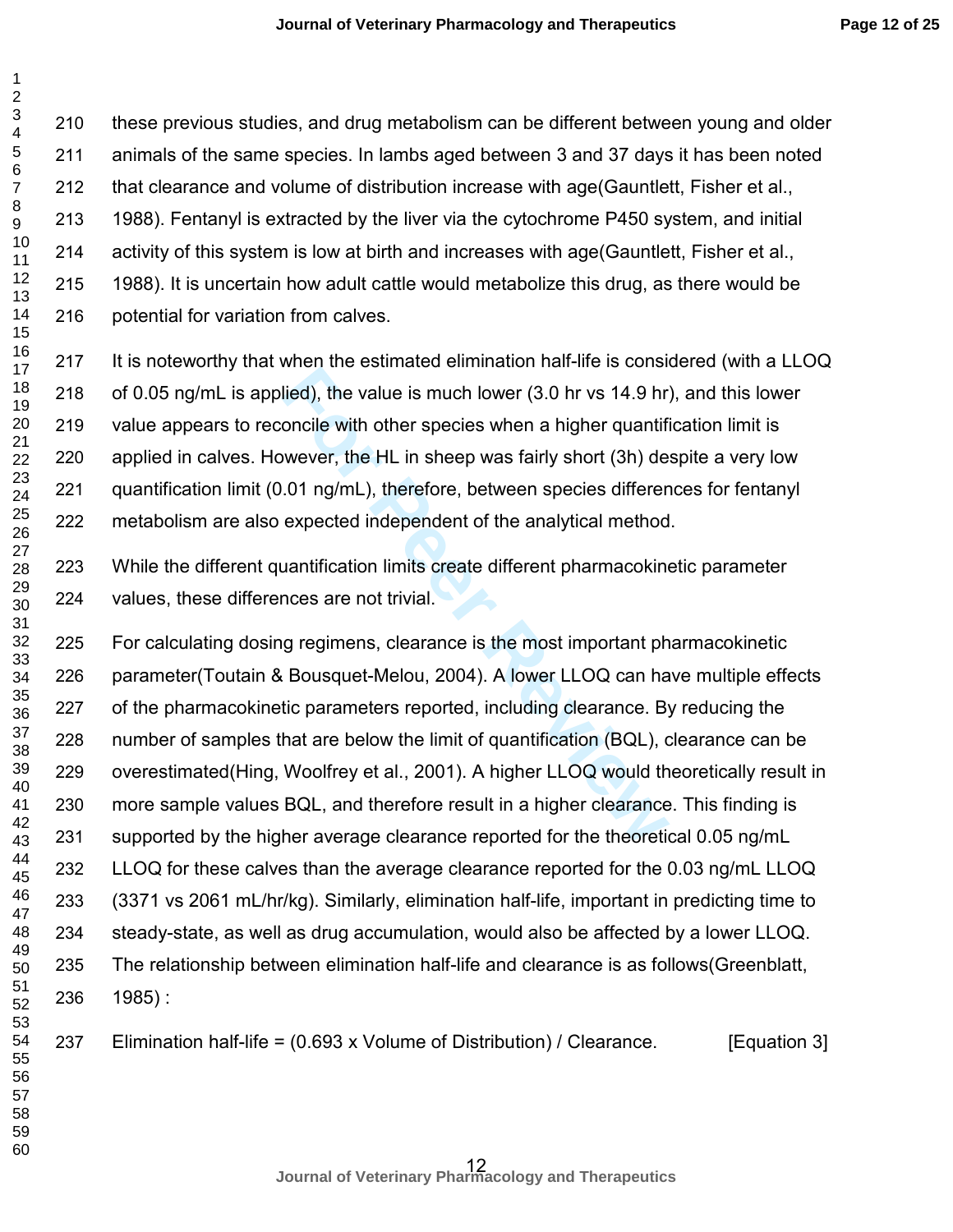**Page 13 of 25**

 $\mathbf{1}$ 

| 1<br>$\overline{c}$          |     |                                                                                              |
|------------------------------|-----|----------------------------------------------------------------------------------------------|
| 3<br>$\overline{\mathbf{4}}$ | 238 | Therefore, increasing clearance would serve to underestimate the elimination half-life.      |
| 5<br>6                       | 239 | This is also supported by the theoretical exercise as the elimination half-life was much     |
| $\overline{7}$               | 240 | shorter for the theoretical LLOQ of 0.05 ng/mL vs the theoretical calculation with a         |
| 8<br>9                       | 241 | LLOQ at 0.03 ng/mL. These differences in calculated parameters could have effects on         |
| 10<br>11                     | 242 | patients when treated with fentanyl, depending on the pharmacodynamics of the drug.          |
| 12<br>13                     | 243 | While there is a relative paucity of the effects of fentanyl in cattle, adverse effects from |
| 14                           | 244 | overdosing have been reported in multiple species.                                           |
| 15<br>16                     | 245 | Volume of distribution at steady state (27.5 L/kg) was also greater than reported values     |
| 17<br>18                     | 246 | of other ruminant species such as 8.9 L/kg (sheep), 1.5 L/kg (goats), and 1.5 L/kg           |
| 19<br>20                     | 247 | (alpacas)(Lovasz, Aarnes et al., 2017). The estimated systemic clearance (2.1 L/kg/hr)       |
| 21                           | 248 | was consistent with other reported clearances in similar large animal species of sheep       |
| 22<br>23<br>24               | 249 | (3.6 L/kg/hr), goats (2.1 L/kg/hr), and alpacas (1.1 L/kg/hr)(Lovasz, Aarnes et al., 2017).  |
| 25<br>26                     | 250 | Extraction data does not appear to be well described for fentanyl in large animal            |
| 27<br>28                     | 251 | species. The total extraction of the body, reported in this study as Ebody, can be           |
| 29                           | 252 | described as a percentage or ratio of the drug eliminated through one pass of the            |
| 30<br>31                     | 253 | different organs contributing to clearance (Toutain & Bousquet-Melou, 2004). The             |
| 32<br>33                     | 254 | extraction ratio reported for the calves in this study (0.41 $\pm$ 0.10) would be consistent |
| 34<br>35                     | 255 | with an extraction percentage of 41.0 $\pm$ 10%. This appears to be greater than what has    |
| 36                           | 256 | been described in neonatal lambs, as a fentanyl extraction percentage of $16.5 \pm 3.0\%$    |
| 37<br>38                     | 257 | has been reported(Kuhls, Gauntlett et al., 1995). As reported by Toutain et al[11], an       |
| 39<br>40                     | 258 | extraction value of 0.3 (30%) or higher is indicative of high a clearance of fentanyl in     |
| 41<br>42<br>43               | 259 | calves.                                                                                      |

In adult humans fentanyl is mainly metabolized by cytochrome P450 3A enzymes to norfentanyl(Clavijo, Thomas et al., 2011). Two other minor metabolites, desproprionyl fentanyl, and hydroxyfentanyl are accomplished by amide hydrolysis and alkyl hydroxylation respectively(Clavijo, Thomas et al., 2011). The pharmacokinetics of norfentanyl are not widely described in veterinary species, with one recent report identifying parameters in chickens administered fentanyl via a transdermal patch system.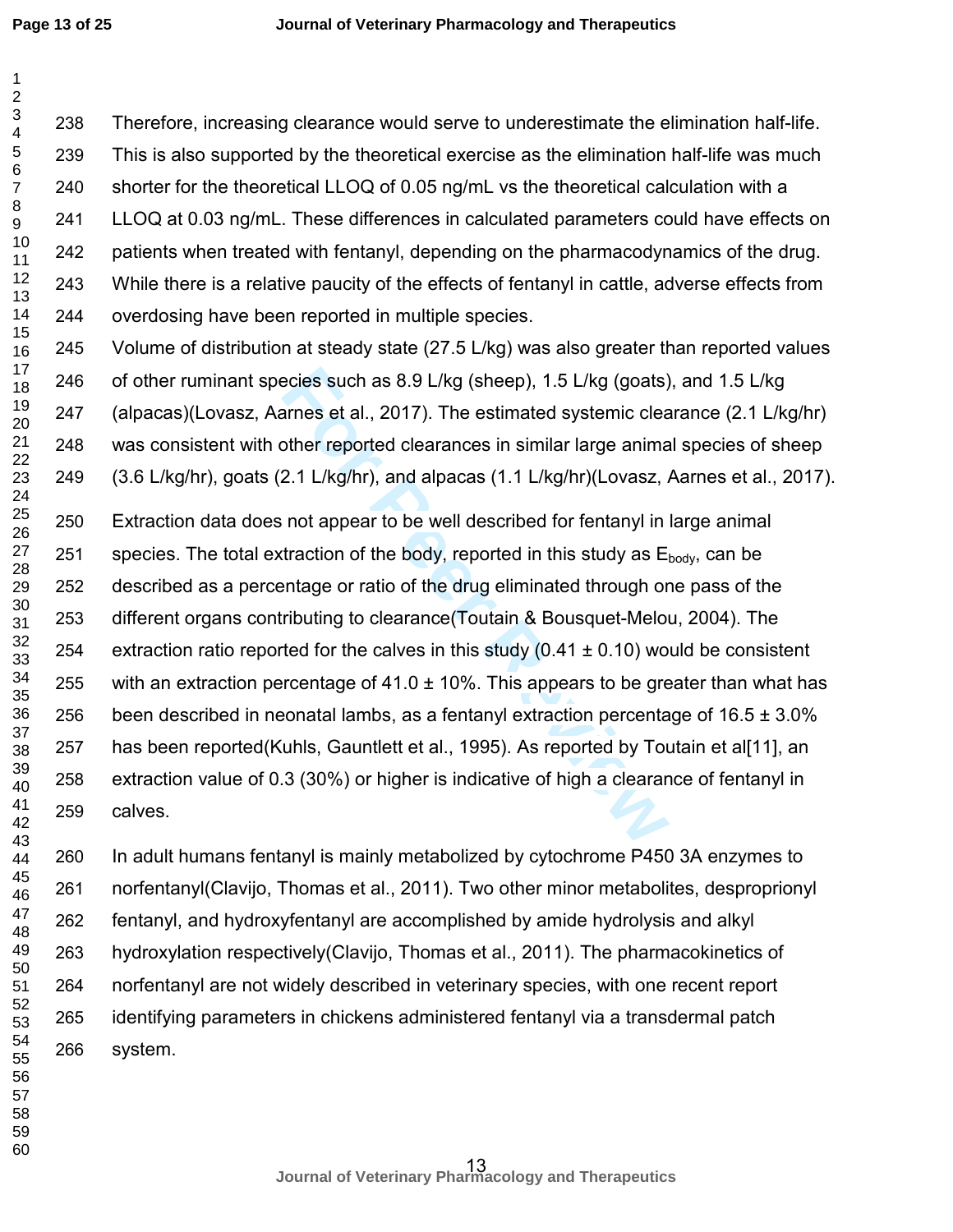Norfentanyl pharmacokinetics in this study significantly varied from that of the parent compound fentanyl. Notably, the elimination half life of norfentanyl was estimated at only 3.6 hours vs. 12.7 hours for its parent. Since a metabolite cannot be eliminated faster than it is being formed, the elimination half-life of norfentanyl can either be similar or longer than that of fentanyl, but not shorter. Therefore, the apparent '*shorter*' half-life of norfentanyl is most likely a consequence of the bioanalytical cut-off, such that the reported half-life of 3.6 hours relate to the distribution, rather than the elimination of norfentanyl. This is supported by the similarities in the estimated half-life between fentanyl and norfentanyl as the theoretical LLOQ for the parent increased from 0.03 to 0.05 ng/mL. As no norfentanyl concentrations were measured below 0.05 ng/mL, the PK parameters remain unchanged if re-evaluated with the theoretical LLOQ of 0.05 ng/mL. 

anyl as the theoretical LLOQ for the parent increases or fentanyl concentrations were measured below<br>tin unchanged if re-evaluated with the theoretical<br>ficance of the norfentanyl pharmacokinetic para<br>of comparative data fo At this time the significance of the norfentanyl pharmacokinetic parameters is unknown as a relative paucity of comparative data for this metabolite exists in the veterinary literature. Among human toxicologists it is speculated that the smaller the ratios of blood and urine norfentanyl/fentanyl, the larger the probability of acute fentanyl intake with coexistent fentanyl abstinence, which then predisposes to fentanyl toxicity(Ruan, Chiravuri et al., 2016). Further studies of norfentanyl are necessary to determine the clinical significance of this metabolite in cattle. 

#### **Limitations**

 

A limitation of this study was the relatively small number of calves used. While eight animals are commonly used in PK studies, it might not account for population variability. Similarly, all of the animals were calves of the approximate same age which may not be reflective of adult cattle. Norfentanyl calculations were limited, as a metabolite, clearance and volumes of distribution cannot be calculated without a priori knowledge on the fractional conversion of fentanyl into norfentanyl. Additional pharmacokinetic studies with norfentanyl per se should consider intravenous injection of the metabolite to derive such parameters.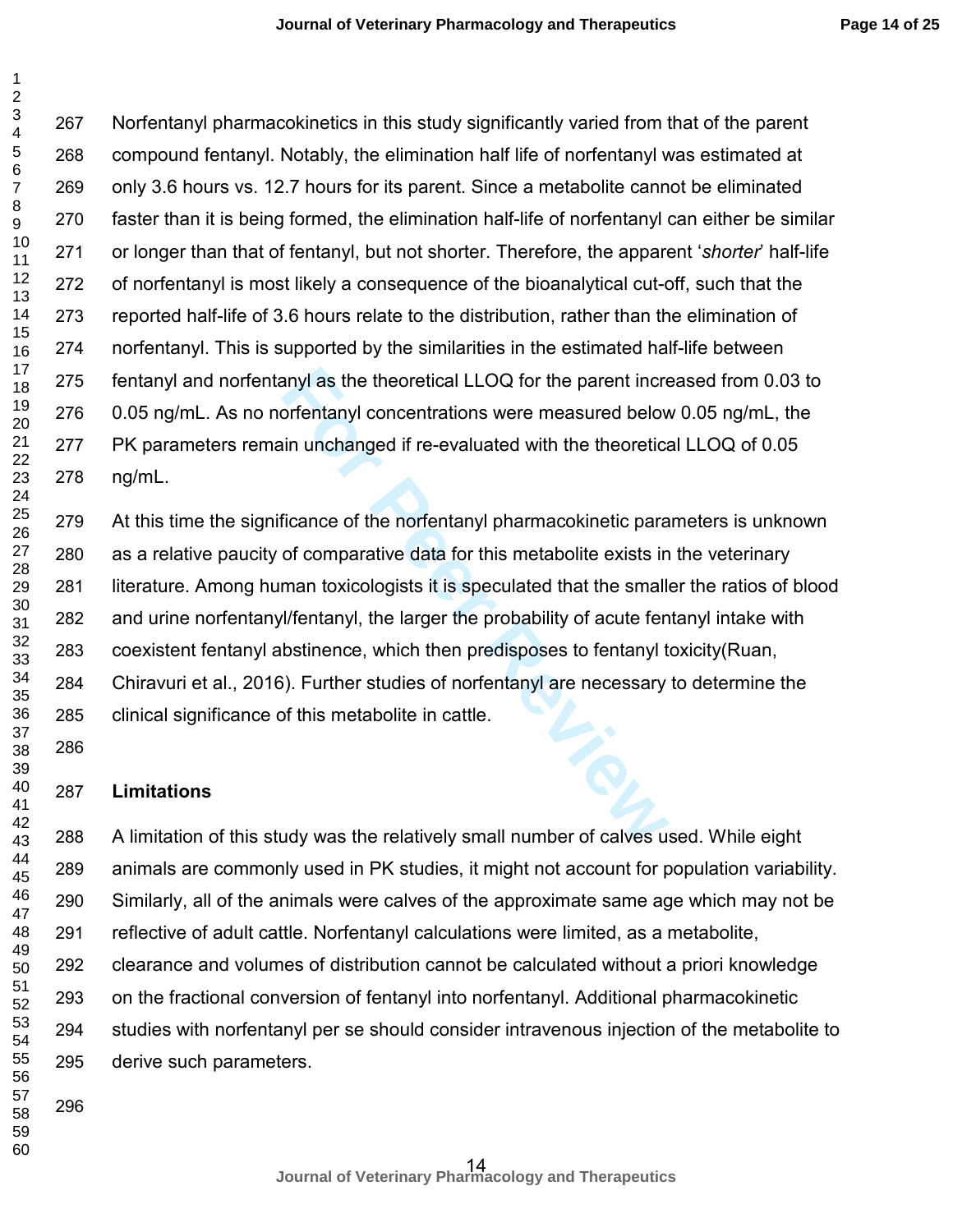$\mathbf 1$ 

#### $\overline{2}$ **Conclusions**   $\overline{\mathbf{4}}$ In conclusion, fentanyl citrate administered intravenously reaches systemic peak  $\overline{7}$ concentrations associated with analgesia in other veterinary species. Further work needs to be completed to investigate the analgesic properties of fentanyl in calves. In addition, more work into alternative dosing formulations, such as continuous rate infusion and transdermal patches needs to be done to evaluate the suitability of these routes for bovine practice. Finally, interpretation of pharmacokinetics warrants close investigation of the quantification limits used, as increased or decreased limits of quantification can significantly alter the estimation of pharmacokinetic parameters, which could have important implications for dosing regimen selection in clinical practice. **Conflicts of interest**  The authors have no conflicts of interest.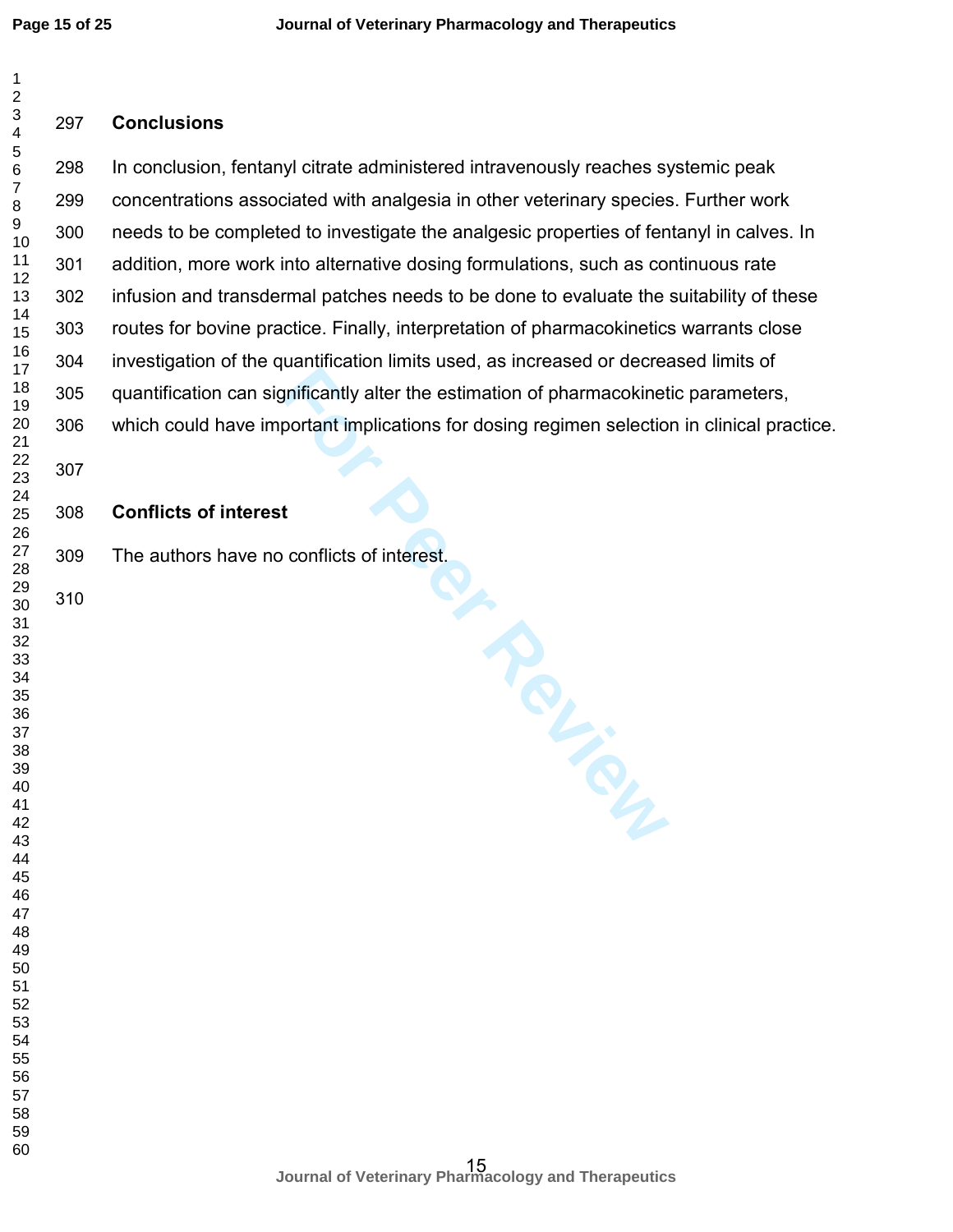# 311 **References**

123456789

 $\mathbf{1}$  $\overline{2}$ 3  $\overline{4}$ 5 6  $\overline{7}$ 8 9

23

- 312 Ahern, B.J., Soma, L.R., Rudy, J.A., Uboh, C.E. & Schaer, T.P. (2010) Pharmacokinetics of 313 fentanyl administered transdermally and intravenously in sheep. *Am J Vet Res*, **71**(10), 314 1127-1132.
- 315 Arndt, J.O., Mikat, M. & Parasher, C. (1984) Fentanyl's analgesic, respiratory, and 316 cardiovascular actions in relation to dose and plasma concentration in unanesthetized 317 dogs. *Anesthesiology*, **61**(4), 355-361. 10 11 12
	- 318 Carroll, G.L., Hooper, R.N., Boothe, D.M., Hartsfield, S.M. & Randoll, L.A. (1999) 319 Pharmacokinetics of fentanyl after intravenous and transdermal administration in goats. 320 *Am J Vet Res*, **60**(8), 986-991.
	- 321 Christou, C., Oliver, R.A., Rawlinson, J. & Walsh, W.R. (2015) Transdermal fentanyl and its use 322 in ovine surgery. *Res Vet Sci*, **100**, 252-256.
- Friest Cor, Toomie, M., Echildewind, B., Hoffman, K.L., J.J., Cromie, M., Schniedewind, B., Hoffman, K.L., 2011) A low blood volume LC-MS/MS assay for the major metabolites norfentanyl and despropionyl fer and the major me 323 Clavijo, C.F., Thomas, J.J., Cromie, M., Schniedewind, B., Hoffman, K.L., Christians, U. & 324 Galinkin, J.L. (2011) A low blood volume LC-MS/MS assay for the quantification of 325 fentanyl and its major metabolites norfentanyl and despropionyl fentanyl in children. *J*  326 *Sep Sci*, **34**(24), 3568-3577. 17 18 19 20 21
- 327 Delaski, K.M., Gehring, R., Heffron, B.T., Negrusz, A. & Gamble, K.C. (2017) Plasma 328 Concentrations of Fentanyl Achieved With Transdermal Application in Chickens. *J Avian*  329 *Med Surg*, **31**(1), 6-15. 22 24
	- 330 Gauntlett, I.S., Fisher, D.M., Hertzka, R.E., Kuhls, E., Spellman, M.J. & Rudolph, C. (1988) 331 Pharmacokinetics of fentanyl in neonatal humans and lambs: effects of age. 332 *Anesthesiology*, **69**(5), 683-687.
	- 333 Greenblatt, D.J. (1985) Elimination Half-Life of Drugs: Value and Limitations. *Annual Review of*  334 *Medicine*, **36**(1), 421-427.
	- 335 Hing, J.P., Woolfrey, S.G., Greenslade, D. & Wright, P.M. (2001) Analysis of toxicokinetic data 336 using NONMEM: impact of quantification limit and replacement strategies for censored 337 data. *J Pharmacokinet Pharmacodyn*, **28**(5), 465-479.
	- 338 Kamerling, S.G., DeQuick, D.J., Weckman, T.J. & Tobin, T. (1985) Dose-related effects of 339 fentanyl on autonomic and behavioral responses in performance horses. *Gen*  340 *Pharmacol*, **16**(3), 253-258.
	- 341 Koch, D.E., Isaza, R., Carpenter, J.W. & Hunter, R.P. (2004) Simultaneous extraction and 342 quantitation of fentanyl and norfentanyl from primate plasma with LC/MS detection. *J*  343 *Pharm Biomed Anal*, **34**(3), 577-584.
	- 344 Kuhls, E., Gauntlett, I.S., Lau, M., Brown, R., Rudolph, C.D., Teitel, D.F. & Fisher, D.M. (1995) 345 Effect of increased intra-abdominal pressure on hepatic extraction and clearance of 346 fentanyl in neonatal lambs. *J Pharmacol Exp Ther*, **274**(1), 115-119.
	- 347 Lin, S.N., Wang, T.P., Caprioli, R.M. & Mo, B.P. (1981) Determination of plasma fentanyl by 348 GC-mass spectrometry and pharmacokinetic analysis. *J Pharm Sci*, **70**(11), 1276-1279.
	- 349 Lovasz, M., Aarnes, T.K., Hubbell, J.A., Bednarski, R.M., Lerche, P. & Lakritz, J. (2017) 350 Pharmacokinetics of intravenous and transdermal fentanyl in alpacas. *J Vet Pharmacol*  351 *Ther*.
	- 352 Maxwell, L.K., Thomasy, S.M., Slovis, N. & Kollias-Baker, C. (2003) Pharmacokinetics of 353 fentanyl following intravenous and transdermal administration in horses. *Equine Vet J*, 354 **35**(5), 484-490.
	- 355 Peng, P.W. & Sandler, A.N. (1999) A review of the use of fentanyl analgesia in the management 356 of acute pain in adults. *Anesthesiology*, **90**(2), 576-599.
	- 357 Robertson, S., Taylor, P., Sear, J. & Keuhnel, G. (2005) Relationship between plasma 358 concentrations and analgesia after intravenous fentanyl and disposition after other
- 58 59
- 60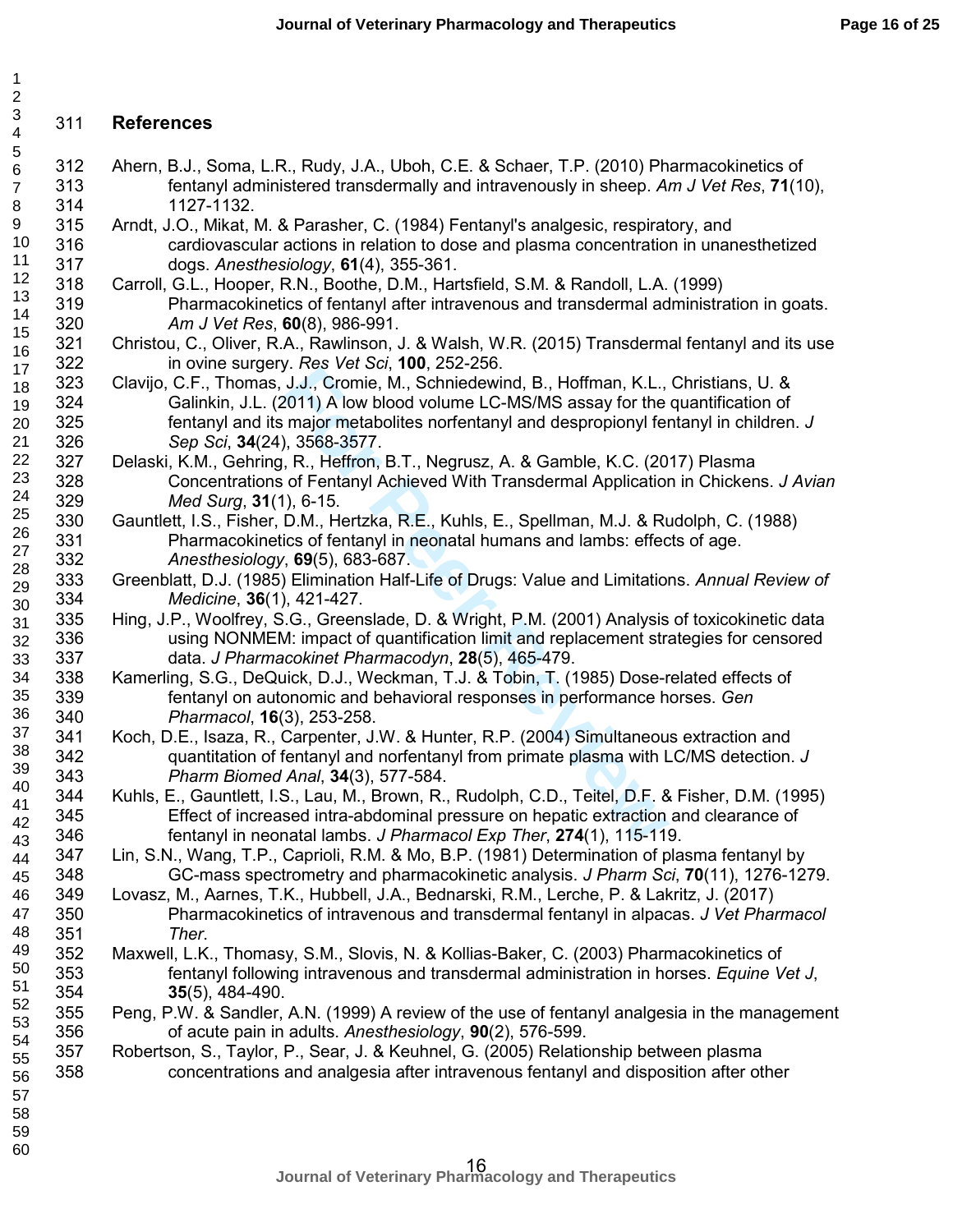| $\mathbf{1}$<br>$\overline{\mathbf{c}}$<br>$\ensuremath{\mathsf{3}}$<br>$\overline{\mathcal{A}}$<br>$\begin{array}{c} 5 \\ 6 \end{array}$<br>$\overline{7}$<br>$\bf 8$<br>9<br>10<br>11<br>12<br>13<br>14                                                                  | 359<br>360<br>361<br>362<br>363<br>364<br>365<br>366<br>367<br>368 | routes of administration in cats. Journal of veterinary pharmacology and therapeutics,<br>$28(1), 87-93.$<br>Robinson, T.M., Kruse-Elliott, K.T., Markel, M.D., Pluhar, G.E., Massa, K. & Bjorling, D.E.<br>(1999) A comparison of transdermal fentanyl versus epidural morphine for analgesia in<br>dogs undergoing major orthopedic surgery. J Am Anim Hosp Assoc, 35(2), 95-100.<br>Ruan, X., Chiravuri, S. & Kaye, A.D. (2016) Using postmortem blood and urine<br>norfentanyl/fentanyl ratios in the investigation of fentanyl-related deaths. Clin Toxicol<br>(Phila), 54(9), 893.<br>Toutain, P.L. & Bousquet-Melou, A. (2004) Plasma clearance. J Vet Pharmacol Ther, 27(6),<br>415-425. |
|----------------------------------------------------------------------------------------------------------------------------------------------------------------------------------------------------------------------------------------------------------------------------|--------------------------------------------------------------------|--------------------------------------------------------------------------------------------------------------------------------------------------------------------------------------------------------------------------------------------------------------------------------------------------------------------------------------------------------------------------------------------------------------------------------------------------------------------------------------------------------------------------------------------------------------------------------------------------------------------------------------------------------------------------------------------------|
| 15<br>16<br>17<br>18<br>19<br>20<br>21<br>22<br>23<br>24<br>25<br>26<br>27<br>28<br>29<br>30<br>31<br>32<br>33<br>34<br>35<br>36<br>37<br>38<br>39<br>40<br>41<br>42<br>43<br>44<br>45<br>46<br>47<br>48<br>49<br>50<br>51<br>52<br>53<br>54<br>55<br>56<br>57<br>58<br>59 | 369                                                                | TO- PROLIM                                                                                                                                                                                                                                                                                                                                                                                                                                                                                                                                                                                                                                                                                       |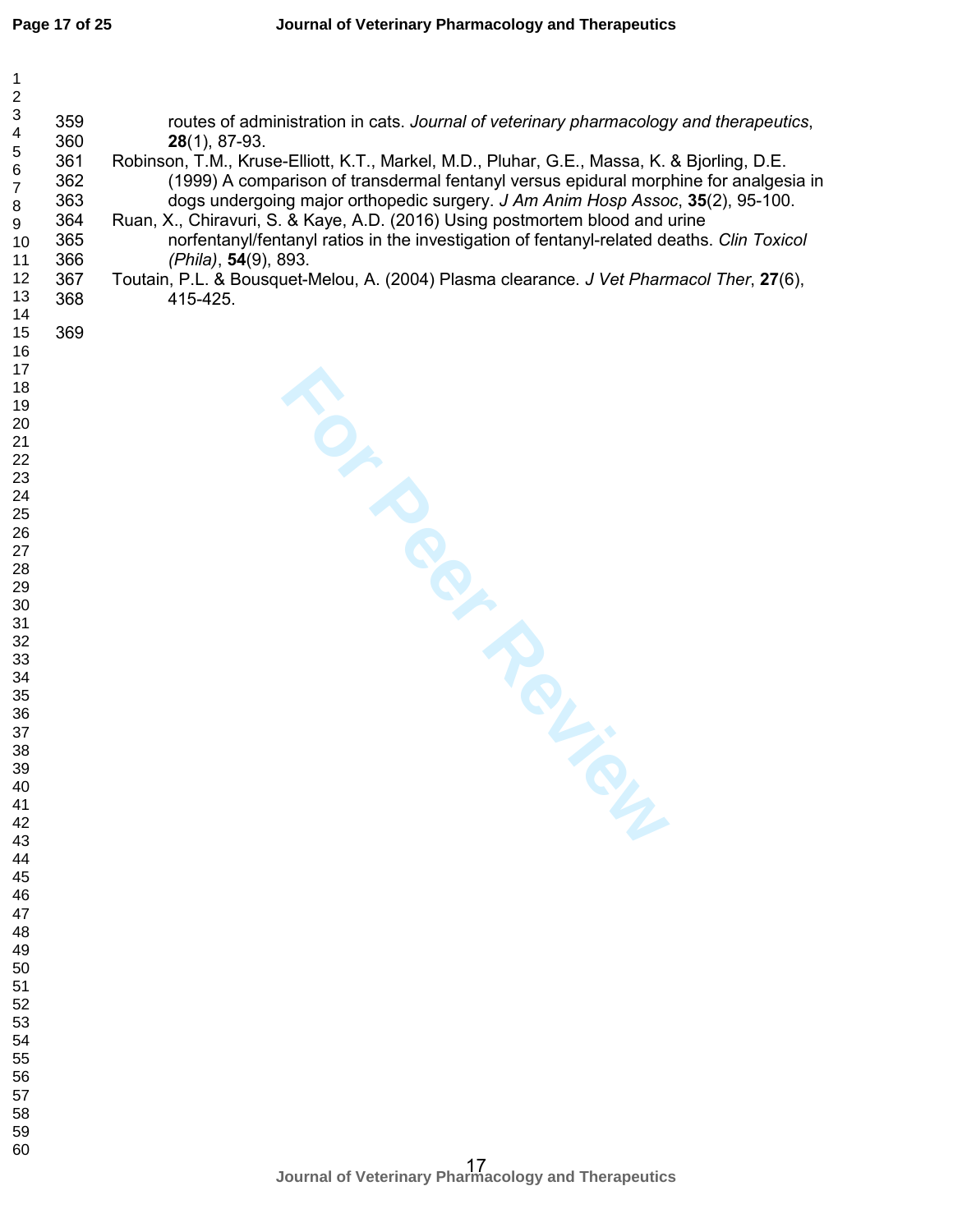$\mathbf 1$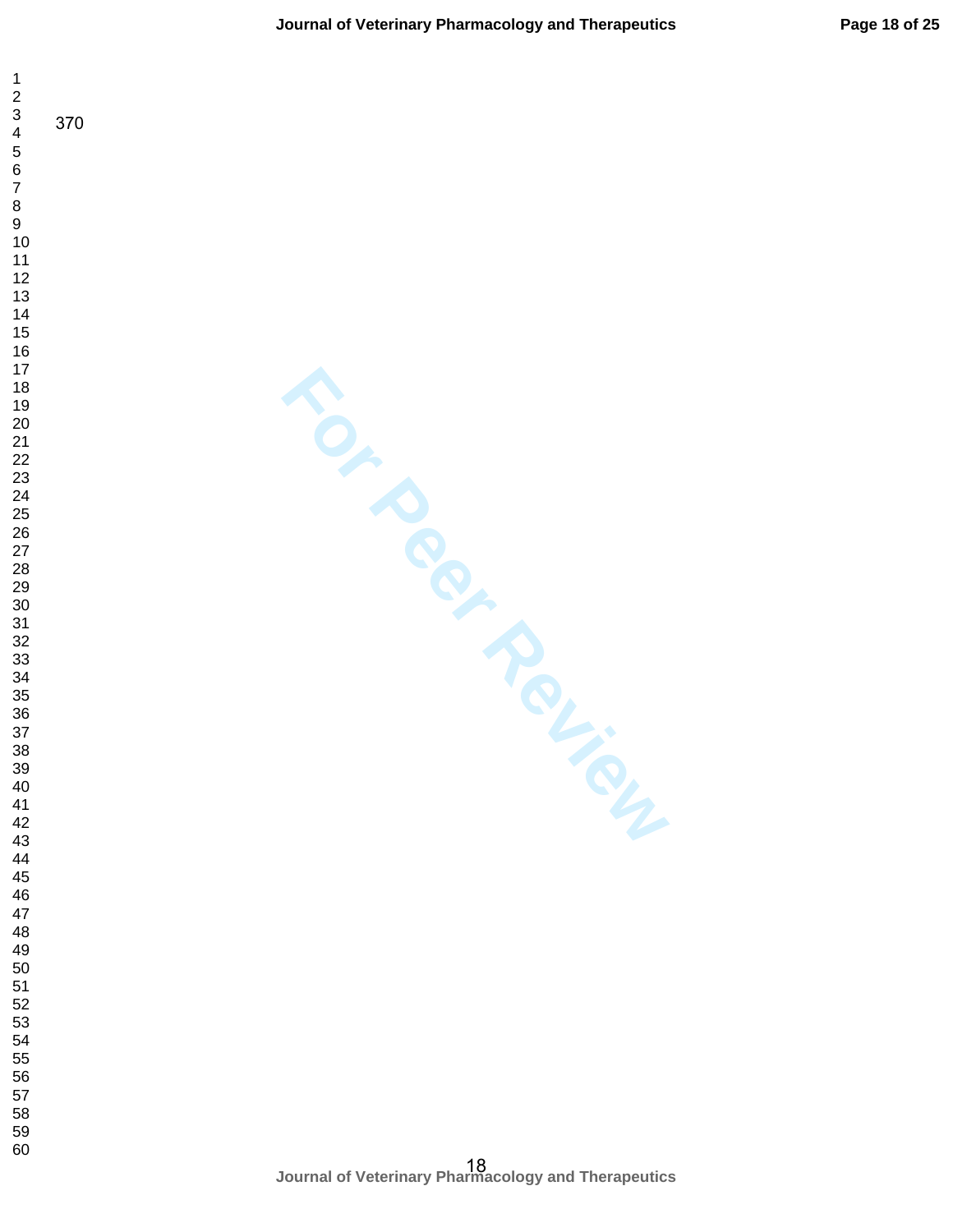# 1 **Table 1**. Pharmacokinetic parameters for fentanyl and norfentanyl in study calves.

| Compound    | <b>Parameter</b>                     | Unit                               | Geomean | <b>Median</b> | Min              | <b>Max</b>       |
|-------------|--------------------------------------|------------------------------------|---------|---------------|------------------|------------------|
|             | $C_0$                                | ng/mL                              | 1.5     | 1.6           | 1.0              | 2.0              |
|             | AUC <sub>last</sub>                  | ng/mL*hr                           | 2.0     | 2.1           | 1.6              | 2.3              |
|             | AUC <sub>inf</sub>                   | ng/mL*hr                           | 2.5     | 2.3           | 1.8              | $\overline{3.3}$ |
|             | %AUC <sub>extr</sub>                 | $\frac{0}{0}$                      | 15.4    | 11.0          | 7.0              | 48.1             |
|             | <b>AUMC<sub>inf</sub></b>            | ng/mL <sup>∗</sup> hr <sup>2</sup> | 31.1    | 17.1          | 16.2             | 131.1            |
| Fentanyl    | <b>MRT</b>                           | hr                                 | 12.4    | 8.8           | 7.3              | 39.3             |
|             | CL                                   | mL/hr/kg                           | 1999    | 2167          | 1505             | 2821             |
|             | $T_{1/2}$ ( $\lambda$ z)             | hr                                 | 12.7    | 9.1           | 7.5              | 35.1             |
|             | $V_{ss}$                             | L/kg                               | 24.8    | 23.3          | 15.8             | 58.8             |
|             | V <sub>area</sub>                    | L/kg                               | 36.7    | 34.0          | 23.4             | 76.1             |
|             | Cmax                                 | ng/mL                              | 0.3     | 0.3           | 0.2              | 0.5              |
|             | Tmax                                 | hr                                 | 1.1     | 1.5           | 0.08             | 2.5              |
|             | AUC <sub>inf</sub>                   | ng/mL*hr                           | 1.8     | 2.2           | 0.9              | 2.9              |
|             | $\overline{\%}$ AU $C_{\text{extr}}$ | $\%$                               | 7.2     | 7.2           | $\overline{3.6}$ | 13.1             |
|             | <b>AUMC</b> <sub>inf</sub>           | ng/mL*hr <sup>2</sup>              | 10.6    | 13.4          | 4.6              | 16.5             |
| Norfentanyl | <b>MRT</b>                           | hr                                 | 5.9     | 6.0           | 4.8              | 7.9              |
|             | $T_{1/2}$ ( $\lambda$ z)             | hr                                 | 3.6     | 3.2           | 2.9              | 5.4              |

2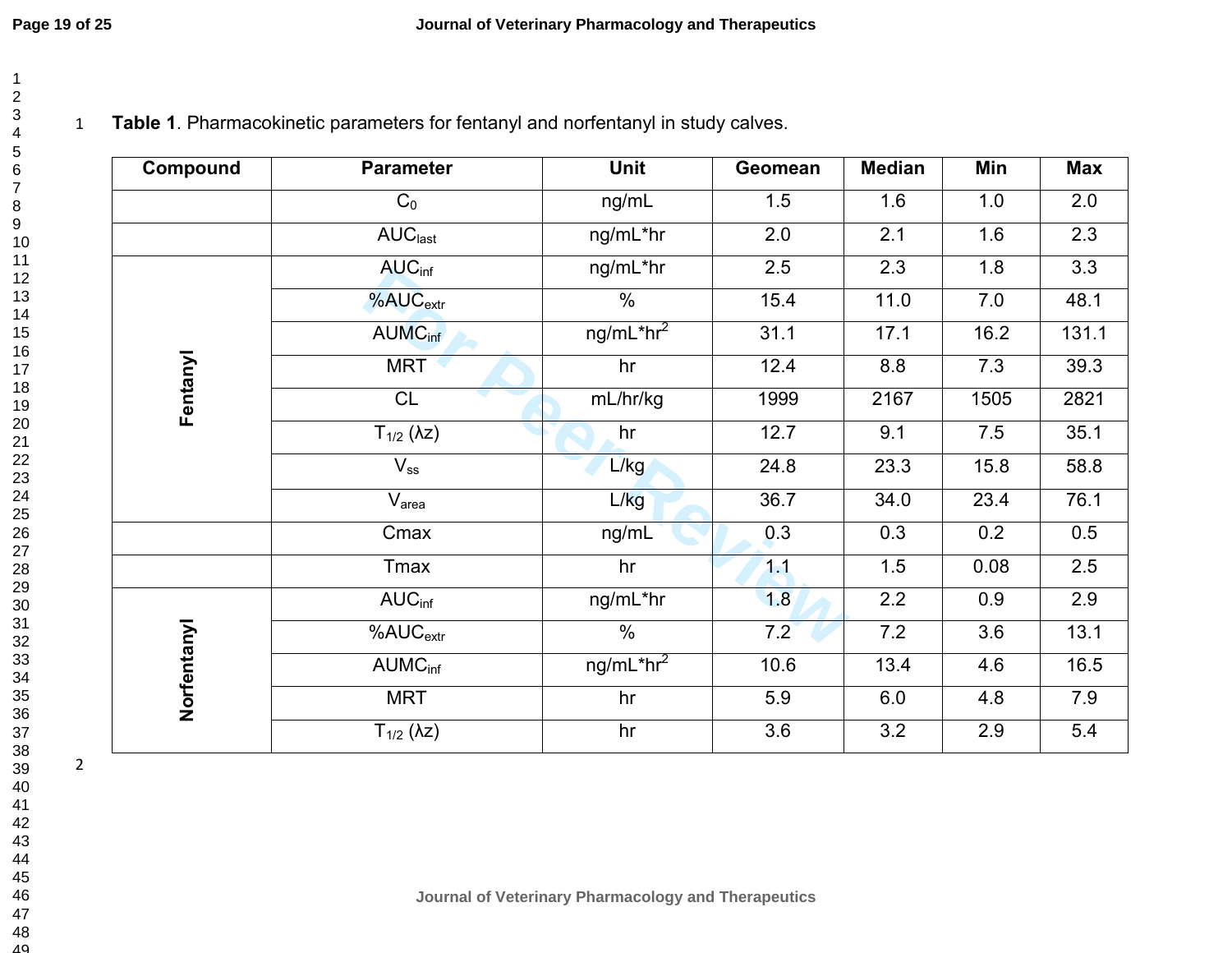The following parameters were calculated for IV administration: C0, plasma concentration back extrapolated to time 0

using log-linear regression of the first two time points; Cmax, maximum concentration; Tmax, time of maximum

5 concentration; AUC<sub>inf</sub>, area under the curve extrapolated to infinity, using the linear trapezoidal method; %AUC<sub>extrap</sub>,

6 percent of the AUC extrapolated to infinity; CL, plasma clearance; T $_{\frac{1}{2}}$   $\lambda_{z}$ , terminal half-life;  $\lambda_{z}$ , terminal rate constant; MRT,

7 mean residence time; V<sub>ss</sub>, Volume of distribution at steady state; V<sub>area</sub>, volume of distribution during the elimination phase.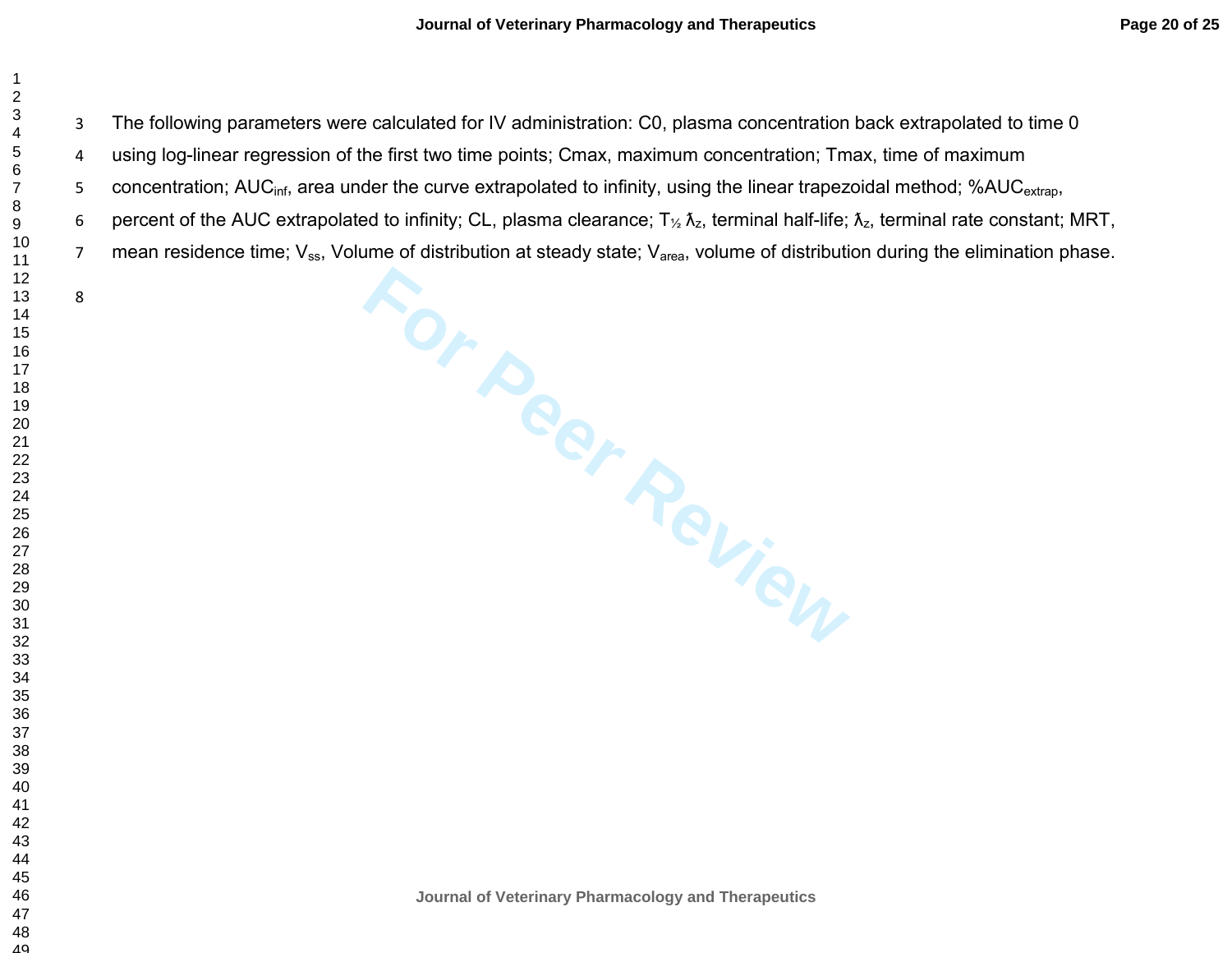$\mathbf{1}$  $\overline{2}$  $\overline{4}$  $\overline{7}$ 

- **Table 2**. Average (± S.D) fentanyl pharmacokinetic parameters with the study lower limit
- of quantification (LLOQ) of 0.03 ng/mL compared to a theoretical LLOQ of 0.05 ng/mL.
- See **Table 1** for definition of abbreviated terms.

| Unit     | <b>Calves (Current)</b> | <b>Calves (Hypothetical)</b> |  |  |  |
|----------|-------------------------|------------------------------|--|--|--|
| ng/mL    | 0.03                    | 0.05                         |  |  |  |
| ng/mL*hr | $2.6 \pm 0.6$           | $1.5 \pm 0.3$                |  |  |  |
| mL/hr/kg | $2061 \pm 491$          | $3371 \pm 813$               |  |  |  |
| hr       | $14.9 \pm 9.9$          | $3.0 \pm 0.9$                |  |  |  |
| 1/hr     | $0.06 \pm 0.03$         | $0.30 \pm 0.1$               |  |  |  |
| hr       | $15.3 \pm 11.6$         | $2.7 \pm 0.6$                |  |  |  |
| L/kg     | $27.5 \pm 14.7$         | $8.8 \pm 1.2$                |  |  |  |
| L/kg     | $39.6 \pm 17.1$         | $13.9 \pm 3.0$               |  |  |  |
| Royal    |                         |                              |  |  |  |
|          |                         |                              |  |  |  |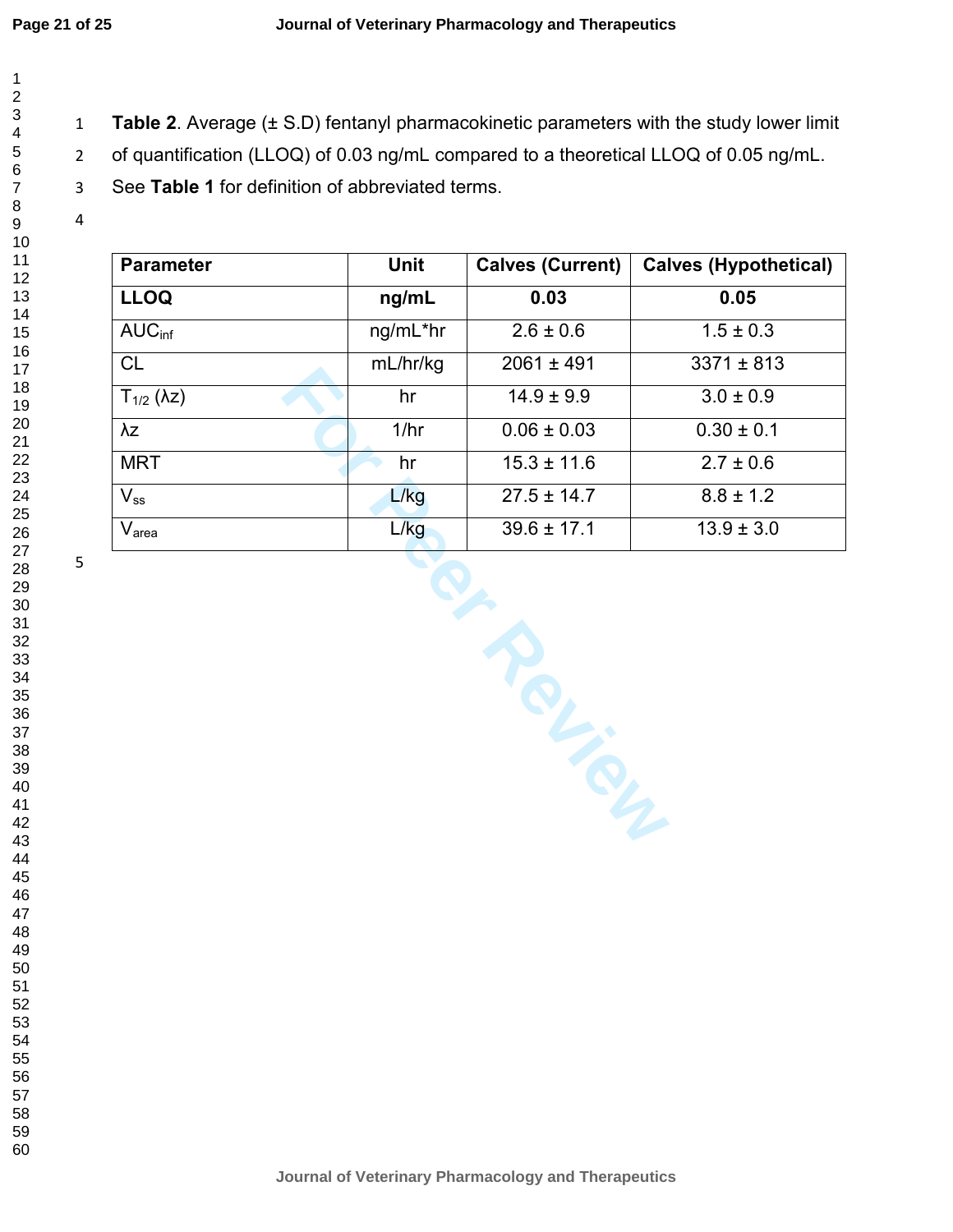$\mathbf{1}$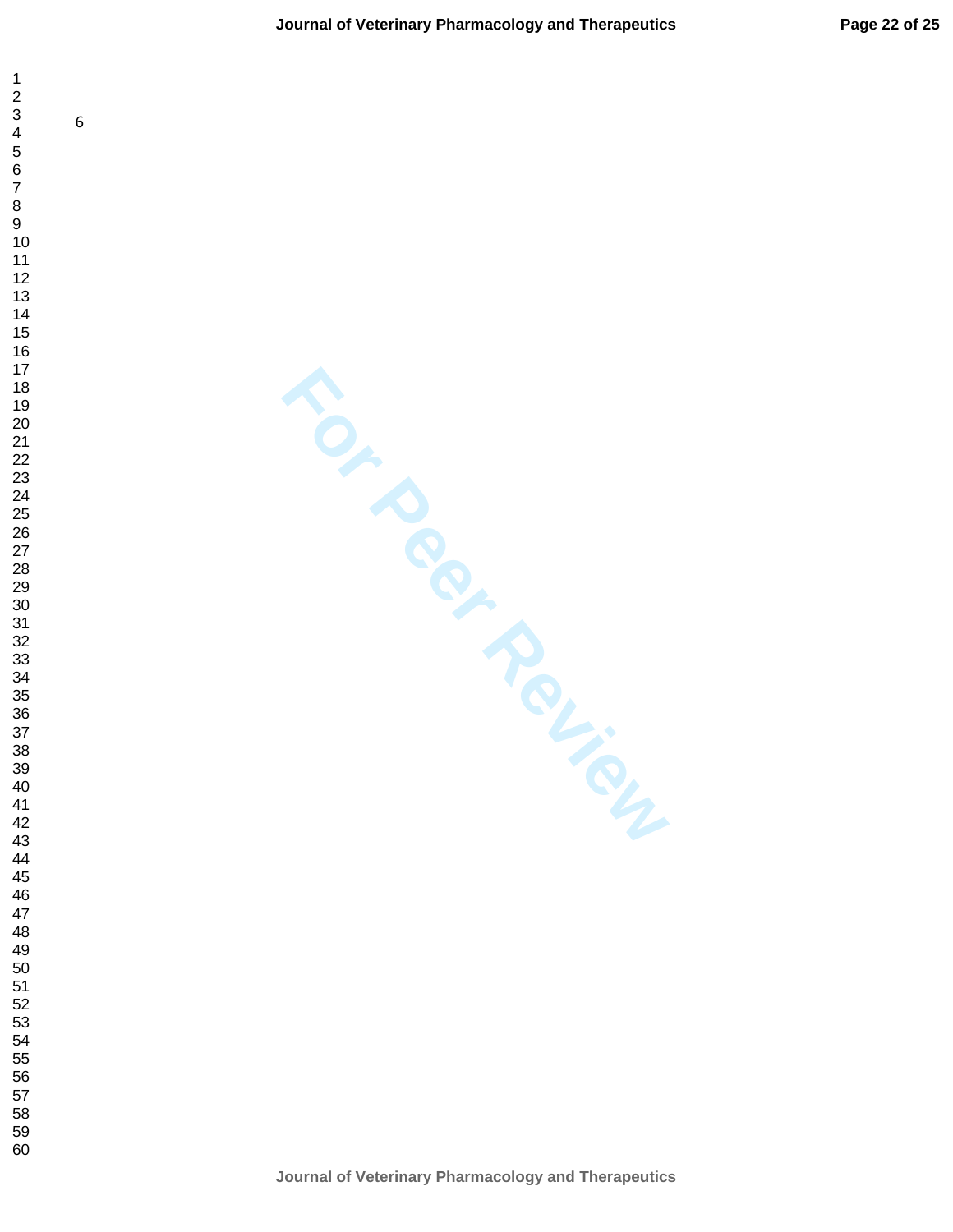**Table 3**. Pharmacokinetic parameters of fentanyl in other large animal species. See Table 1 for definition of abbreviated terms.

| <b>Parameter</b>         | <b>Unit</b> | <b>Calves</b> | <b>Calves</b>  | <b>Goats</b>    | <b>Sheep</b>                 | <b>Alpacas</b> |
|--------------------------|-------------|---------------|----------------|-----------------|------------------------------|----------------|
|                          |             | (Actual)      | (Hypothetical) | (Carroll, 1999) | (Ahern, 2010)                | (Lovasz, 2016) |
| <b>LLOQ</b>              | ng/mL       | 0.03          | 0.05           | 0.10            | 0.01                         | 0.05           |
| <b>Dose</b>              | µg/kg       | 5.0           | 5.0            | 2.5             | 2.5                          | 2              |
| $T_{1/2}$ ( $\lambda$ z) | hr          | 14.9          | 3.0            | 1.2             | 3.1                          | 1.2            |
| <b>MRT</b>               | hr          | 15.3          | 2.7            | 0.80            | $\qquad \qquad \blacksquare$ | 1.3            |
| 4                        |             |               |                | Teview          |                              |                |

**Journal of Veterinary Pharmacology and Therapeutics**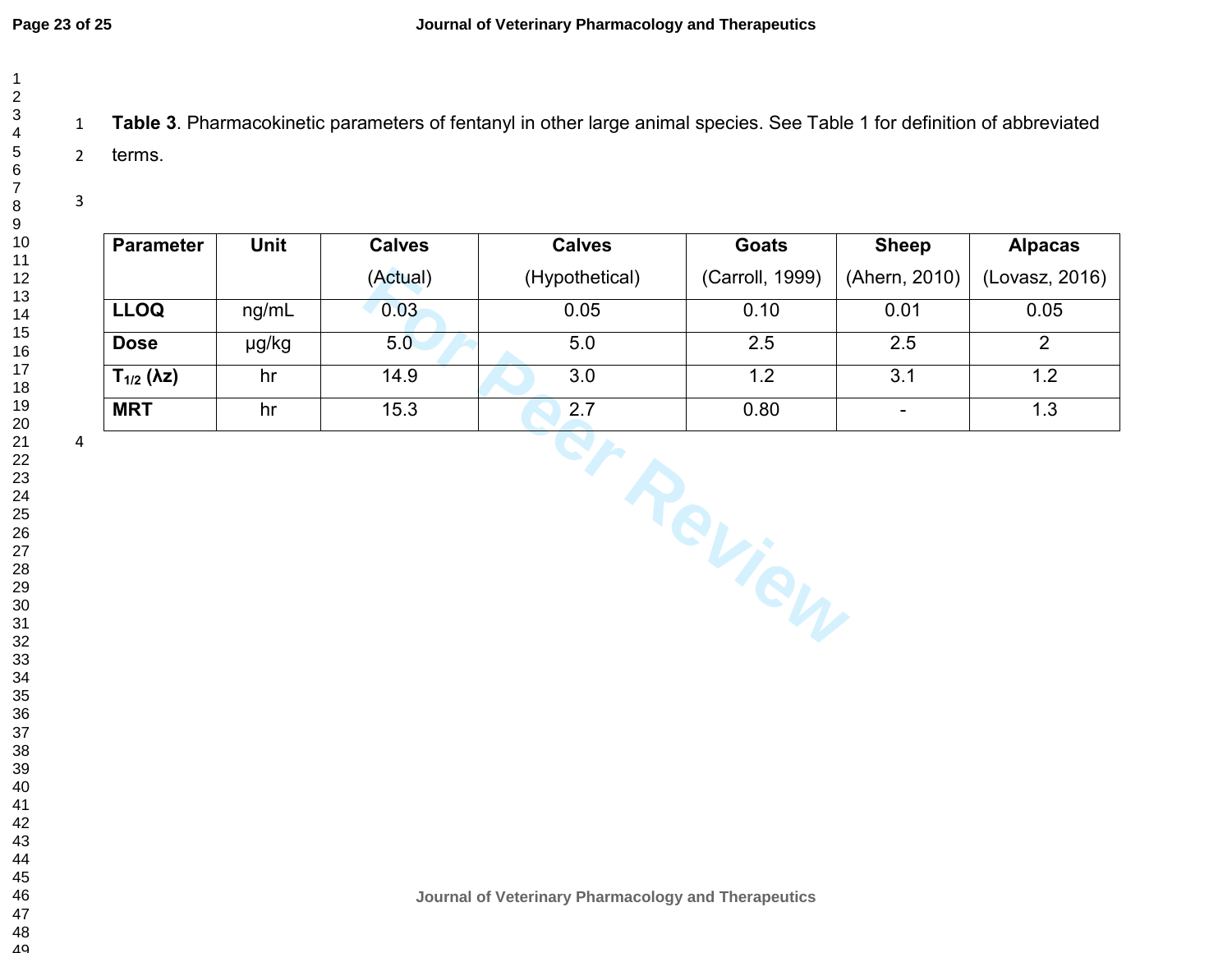- **Figure 1**: Individual fentanyl pharmacokinetic time-course (log10, mean ± 1 S.D)
- following intravenous bolus dosing at 5.0 µg/kg.



480 720 960 1200 1440<br>
Time (min)<br>
centration of 1.5 ng/mL was observed. As evide<br>
the individual to individual variation was noted.<br>
imit of quantification for the assay (0.03 ng/mL 4 An initial fentanyl concentration of 1.5 ng/mL was observed. As evident by the standard deviation bars very little individual to individual variation was noted. The dashed line represents the lower limit of quantification for the assay (0.03 ng/mL).